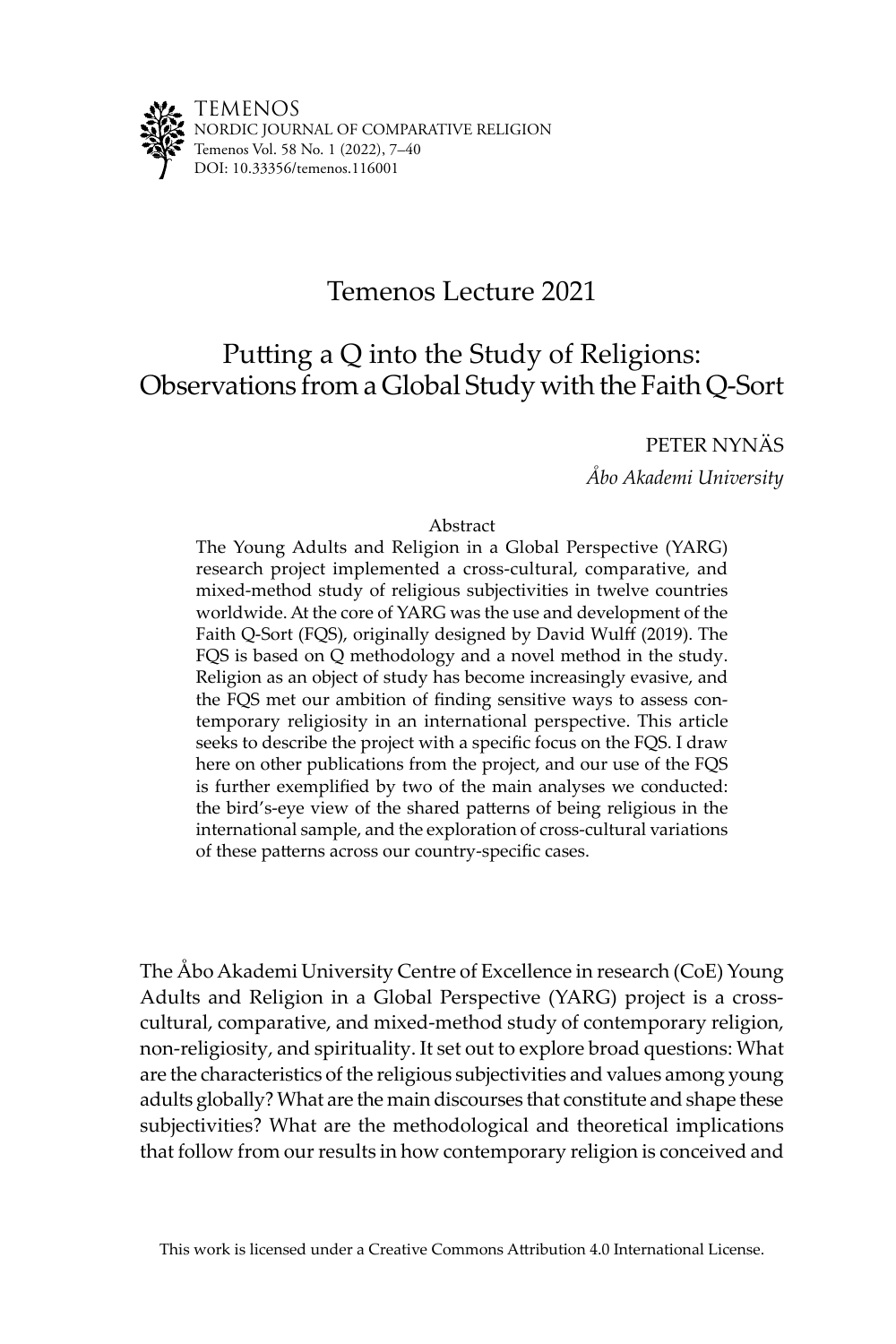studied? These questions are ambitious, especially given that we also aim for cross-cultural reliability. The ambition is therefore better understood as exploratory (see Stebbins 2011); to present some relevant snapshots with reference to the research interests the initial questions define.

We have already contributed results and observations pertaining to the questions to several publications. The journal *Religion* published a special issue on religion and socialization (Klingenberg and Sjö 2019), and Routledge published a volume on religion and media, *Digital Media, Young Adults and Religion: An International Perspective* (Moberg and Sjö 2020). Springer published the volume *The Diversity of Worldviews among Young Adults: Contemporary (Non)Religiosity and Spirituality through the Lens of an International Mixed Method Study* (Nynäs et al. 2022a), and the volume *Interdisciplinary Studies in Sensitizing Religious Variety in a Global Perspective: Between Universalism and Particularism* (Nynäs et al. 2023, forthcoming) is contracted with Equinox as part of their Study of Religion in a Global Context series. The chapter 'The Faith Q-Sort: In-Depth Assessment of Diverse Spirituality and Religiosity in 12 Countries' (Nynäs, Kontala, and Lassander 2021) also merits mention. This article draws on the results and observations of these publications. It overlaps with and is indebted to several of these publications.

I will focus here on some elementary aspects of the YARG project. In the first part of the article I describe the central ideas behind YARG, including theoretical observations and issues related to method and the FQS. In the second part I exemplify how the FQS made a relevant contribution to our interest in comprehending contemporary religious subjectivities. I describe and discuss our study of the shared patterns of being religious, and how they vary across our country-specific cases. This provides a rationale for some reflections on the religious typology and the assumed universal character of such categories.

# **Current challenges in the study of religions**

Researching contemporary religion entails several challenges, and the YARG project was united by two notions especially. First, it has been claimed that 'religion' has changed in recent decades, and we have therefore more often been confronted with the question 'What should scholars of religion deal with in their studies?' Second, it has simultaneously become apparent that we need to make an additional effort to deal with the different biases in our approaches and limitations that to a large extent reflect a dominant Western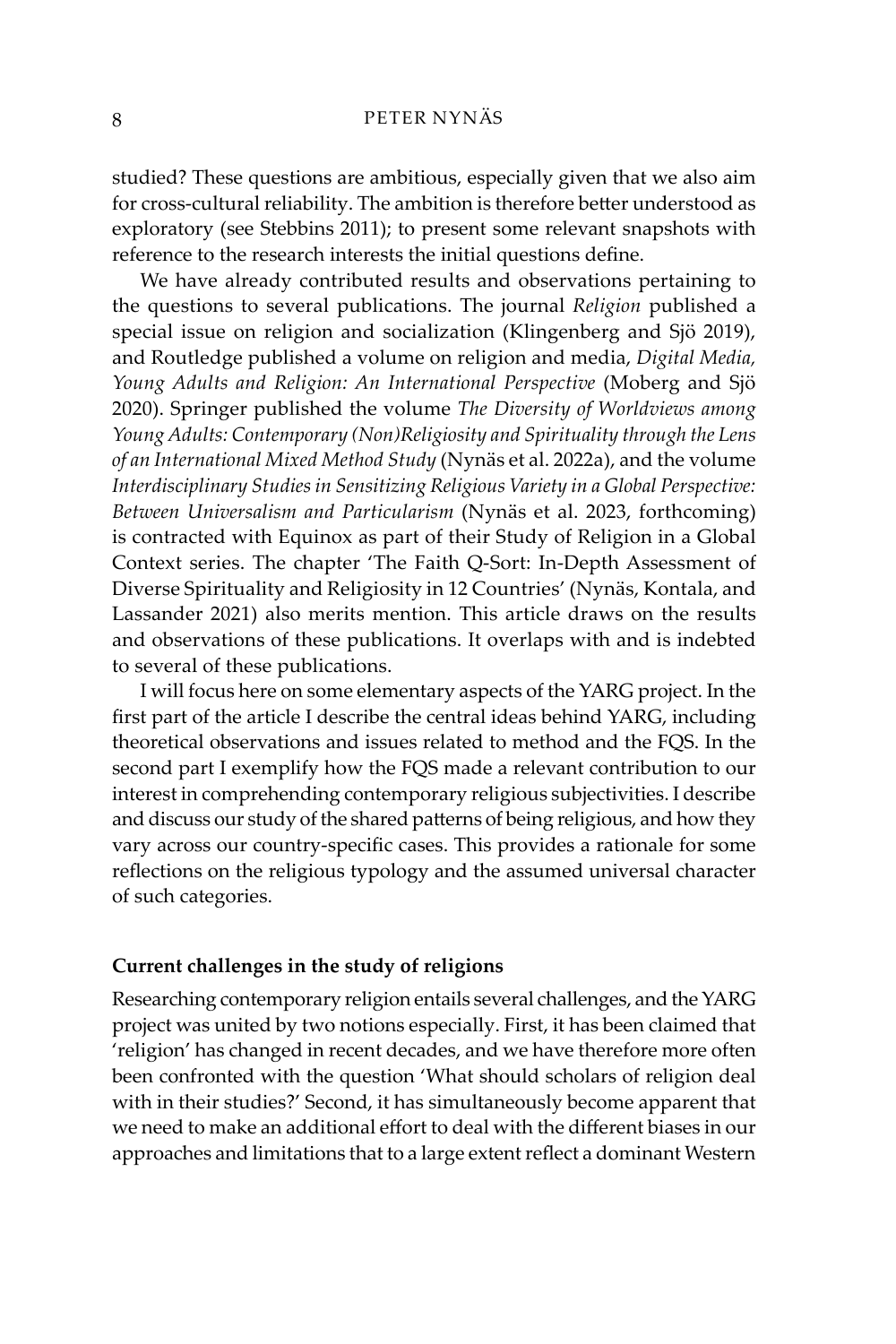position in the field. These notions constituted the core of the YARG project and require some explication.

In contrast with simplified assumptions about a linear disappearance of religious themes, ideas, practices, and phenomena, discussions about secularization in the West have recently shifted to religious change (see e.g. Nynäs, Lassander, and Utriainen 2012; Woodhead 2012). These have involved a range of interrelated theoretical frameworks or conceptualizations such as de-secularization (Berger 1999), re-sacralization (Davie 2010), re-enchantment (Partridge 2005), post-secularity (Habermas 2006; Nynäs, Lassander, and Utriainen 2012), un-churching (Fuller 2001), and de-Christianization (Brown and Lynch 2012), to name a few. Some researchers approach religious change against the background of a general social and cultural process, for example, in terms of a 'subjective or expressive turn' (Heelas and Woodhead 2005), while others refer to international processes and point to an 'Easternization of the West' (Campbell 2007) or approach change from a perspective of historical processes and speak of the emergence of a 'new style religion' that is replacing 'reformation style religion' (Woodhead 2012).

Despite the variety of perspectives, we can underline one initial important observation: we need to be more attentive to how incompatible current secularization processes are with certain forms of religion and spirituality (e.g. Berger 1999; Day et al. 2013; Turner 2010; Nynäs, Illman, and Martikainen 2015). A strict juxtaposition between religion and secularity today entails a simplistic picture; the reconfiguration of religiosity and spirituality evolves alongside the growth of nonreligion. A growing body of research highlights that people increasingly mix ideas, practices, and identities in novel ways, following the changing organization of religion, secularization, and increasing religious diversity (e.g. van der Braak and Kalsky 2017; Bruce and Voas 2007; Woodhead 2012; Gilhus and Sutcliffe 2013; af Burén 2015; Nynäs, Illman, and Martikainen 2015; Nynäs 2017). The complexity and diversification this may entail requires us to be attentive to how change is differently manifested at societal, cultural, and individual levels. Secularization does not erase religion but comprises a change in the conditions for 'religious belief', and this has further consequences for how it can be expressed (Taylor 2007; Warner, Vanantwerpen, and Calhoun 2010).

Studies of contemporary religion have also made it clear that we need to broaden our horizon and account for sociocultural shifts in societies that are of a global nature. For example, studies of the role of media (e.g. Granholm, Moberg, and Sjö 2015; Moberg and Sjö 2020), consumerism (e.g. Gauthier and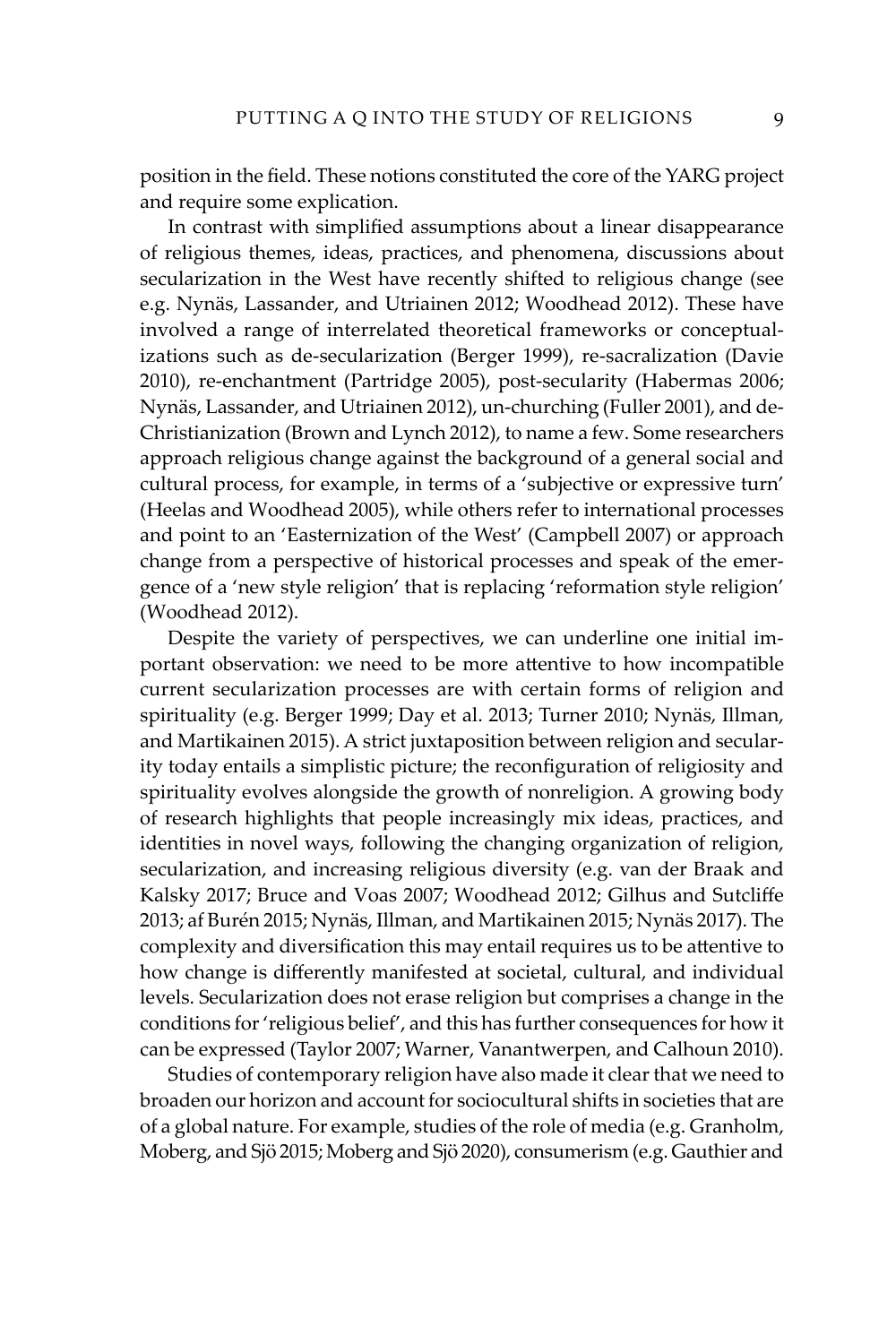Martikainen 2013; Gauthier 2020), and social movements (e.g. Nynäs and Lassander 2015) provide vital perspectives on these changes. Such developments may entail implications for understandings of religious authority and mechanisms of religious socialization, for example (e.g. Brown and Lynch, 2012). Beck's (2010, 42) claim that in contrast with a previous focus on the interrelation between nation and religion 'we see the formation of a new, religiously determined, global sociality in which increased significance is attached to transnational, religious imagined communities which complement, and enter into competition and conflict with the institutionalized forms of national societies and national institutions' thus makes sense.

The need to be more aware of current shifts goes hand in hand with the need to engage with religion outside the Western sphere. However, this is not only a matter of geography. Rather, it is entangled with conceptual and epistemological challenges. In writing about the 'Global East', Yang (2018) underlines that our comprehension of East Asian societies and cultures also needs to include diasporic communities of East Asians and the more general impact of East Asian culture and religion on the West. Furthermore, he claims that this 'presents theoretical and methodological challenges for the social scientific study of religion' (Yang 2018, 7). Yang sides here with several other scholars who draw our attention to how religion has often been one-sidedly conceptualized and assessed as a transhistorical universal essence, while religion as a concept has often been provincial in practice (e.g. Asad 1993; 2003; Balagangadhara 2005; Chakrabarty 2000; Masuzawa 2005; Winzeler 2008). The study of religions has been affected by a bias of presupposing conceptual similarity between various religious traditions. Research on religion has mainly been conducted by Western scholars and on religion in the West, and both common ways of approaching religion and specific measures or assessment tools have emerged on a Western and predominantly Christian horizon.

The conceptual bias is also related to the debate on universality versus particularism in the study of religions: the universality assumption clashes with the increasingly prevailing notion of cross-cultural incommensurability (e.g. Balagangadhara 2014a; 2014b). For example, as Balagangadhara (2014b, 41) states concerning the application of 'Western' understandings of religion on the study of religion in India, scholars tend to assume 'that religion is a cultural universal and that the difference between Indian and western culture (among other things) lies in the difference between their "religions"'. Again, however, we need to admit that the bias in relation to non-Western cultures that we try to address therefore also has wider implications for the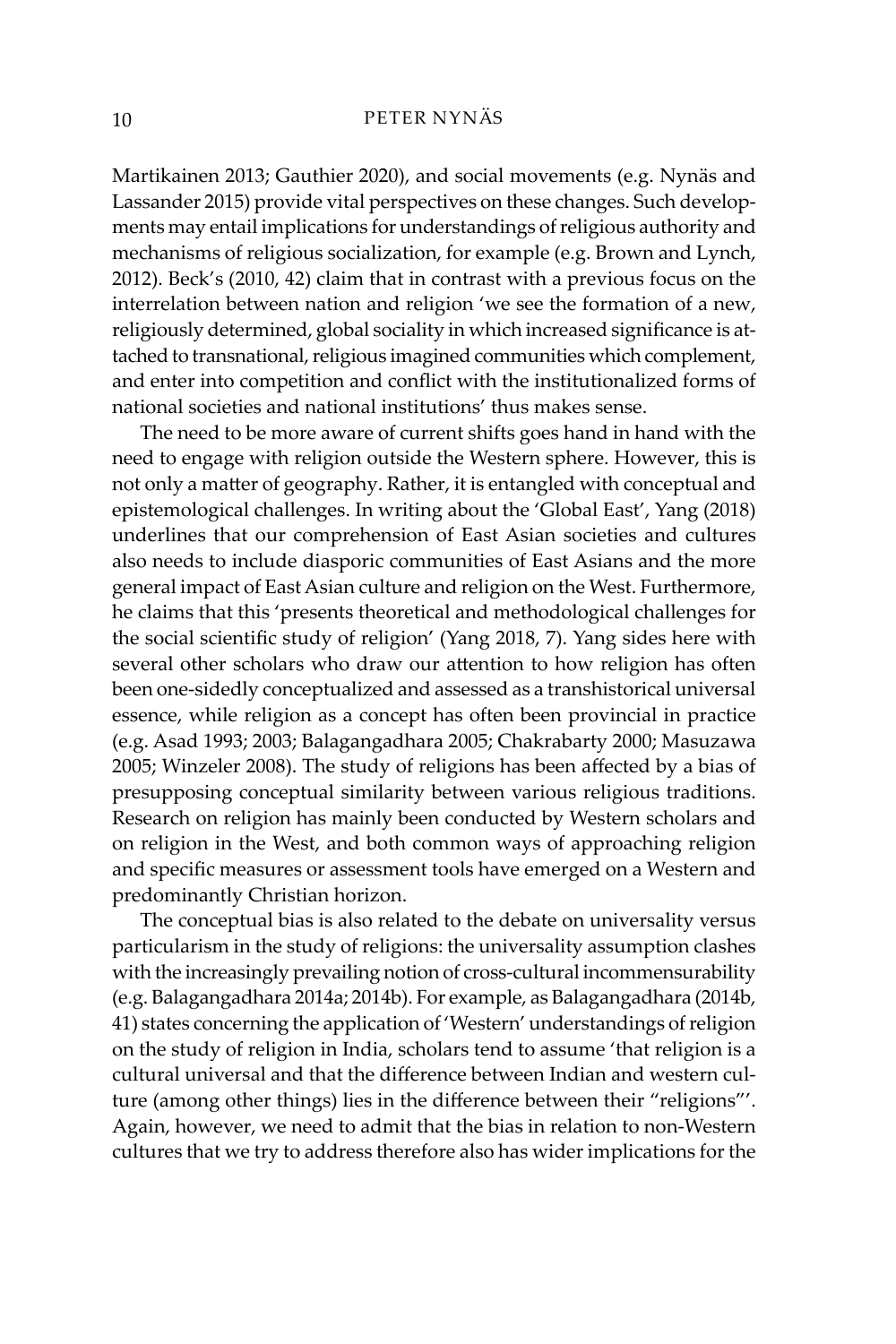study of religions. Woodhead (2010) underlines that spirituality has often been understood to be socially precarious, because we think of institutions in terms of established churches and hierarchical structures. 'Here again,' Woodhead (2010, 42) writes, 'we see the distorting effect of identifying "real" religion with historic western churches.' This implies a cautious position regarding essentialist, limited, generic understandings of religion based on theistic, doctrinal, institutionally based faith (Beckford 2003; Day 2010; 2011) and a need to abandon dysfunctional categories and models and instead approach religion as a hybrid (Lassander 2012).

Scholars have increasingly engaged with how to develop the conceptual toolkit of the study of religions (e.g. Bowman and Valk 2012; Droogers and van Harskamp 2014; Lassander 2012; 2014; McGuire 2008; Nynäs, Illman, and Martikainen 2015). It is natural that concepts such as religion, spirituality, and belief are created and defined within various forms of academic enterprise. Yet to continue this development, we also need to be attentive to the social location of religion and 'its role in bringing into being forms of identity that actors strategically create in order to adapt to and integrate themselves into various social situations' (Day, 2010, 10). In short, there is a need today to de-centre taken-for-granted categories and perspectives in the study of religions (see Bender et al. 2013a).

#### **Q methodology and the Faith Q-Sort**

De Roover claims that 'the contemporary study of religion has a unique opportunity to settle the debate on the cultural universality of religion' (de Roover 2014, 2017). As was emphasized in the previous paragraph, in YARG we have taken this to indicate a need to develop new methodological approaches, and the FQS met our expectations. The FQS is based on Q methodology and was originally developed by David Wulff (2019) for the assessment of religion. Within the YARG study we developed and translated the FQS for cross-cultural use (see Nynäs, Kontala, and Lassander 2021).

Q methodology is rather unknown and is usually not discussed in the literature on method, with some exceptions (e.g. Newman and Ramlo 2010; Tashakkori and Teddlie 1998). It was developed in the 1930s by William Stephenson (1993/1994) to assess subjective viewpoints on a specific topic, or subjectivities. 'Subjectivity' here refers to the range of individual experiences that serve as a platform for agencies, identities, and social identifications, such as variations regarding preferences, emotions, values, desires, interests, practices, views, and beliefs. Subjectivities are fluid and relational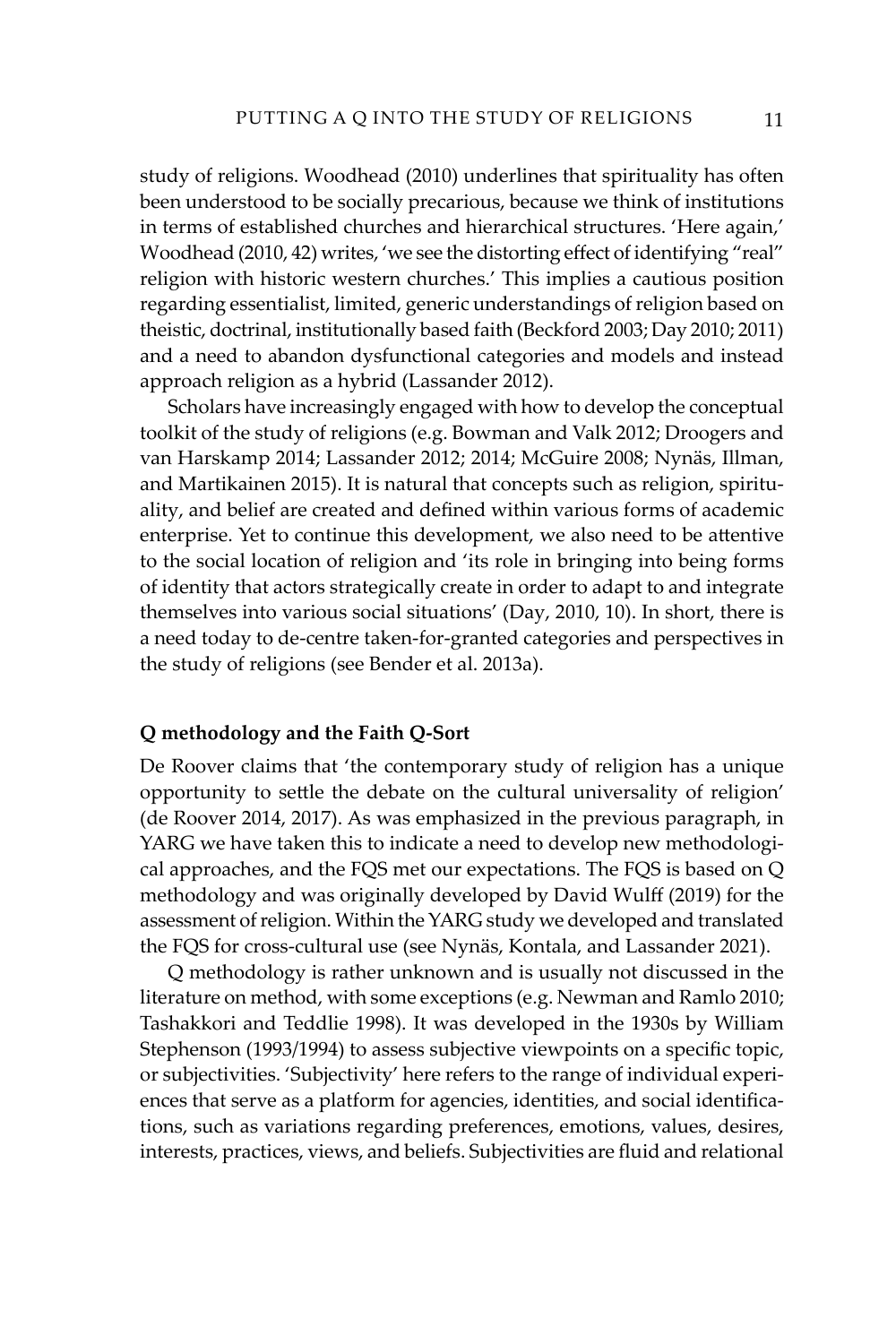and emerge as parts of interpretative communities at play in various contexts (Biehl, Good, and Kleinman 2007). Q methodology has therefore been found to be of value in a variety of fields, ranging from studies of political opinions and marketing research to studies of educational settings and personality psychology, including studies that assess worldviews (Block 1978; 2008; Brown 1980; Gabor 2013; Watts and Stenner 2012; van Exel and de Graaf 2005; McKeown and Thomas 2013; Nilsson 2015).

A Q study presents the respondents with statements that reflect a broad array of views on a subject matter, and the respondents then rank-order these statements on a record sheet (see Figure 1). The breadth covered by statements in a Q set is significant: it allows a variety of expressions of nuances and complexity and a variety of expected and unexpected configurations to emerge from an analysis. The validity of a Q set depends on how representative it is of the entire field or discourse being studied. A Q set is therefore derived from many different sources that reflect relevant views on the topic, both academic and non-academic points. This can include interviews, observations, literature, material from different media (van Exel and de Graaf 2005). Of course, there is not an endless option of viewpoints that people hold on a certain subject, and the assumption behind Q methodology is that only a limited number of distinct viewpoints exists on any topic (Brown 1980).

**Figure 1** FQS Record sheet and layout. The 101 statements of the FQS are printed on cards, and respondents rank them by placing them in different categories on a layout. This reflects the extent to which the respondent identifies with a certain statement in comparison with other statements in the Q set of the FQS.

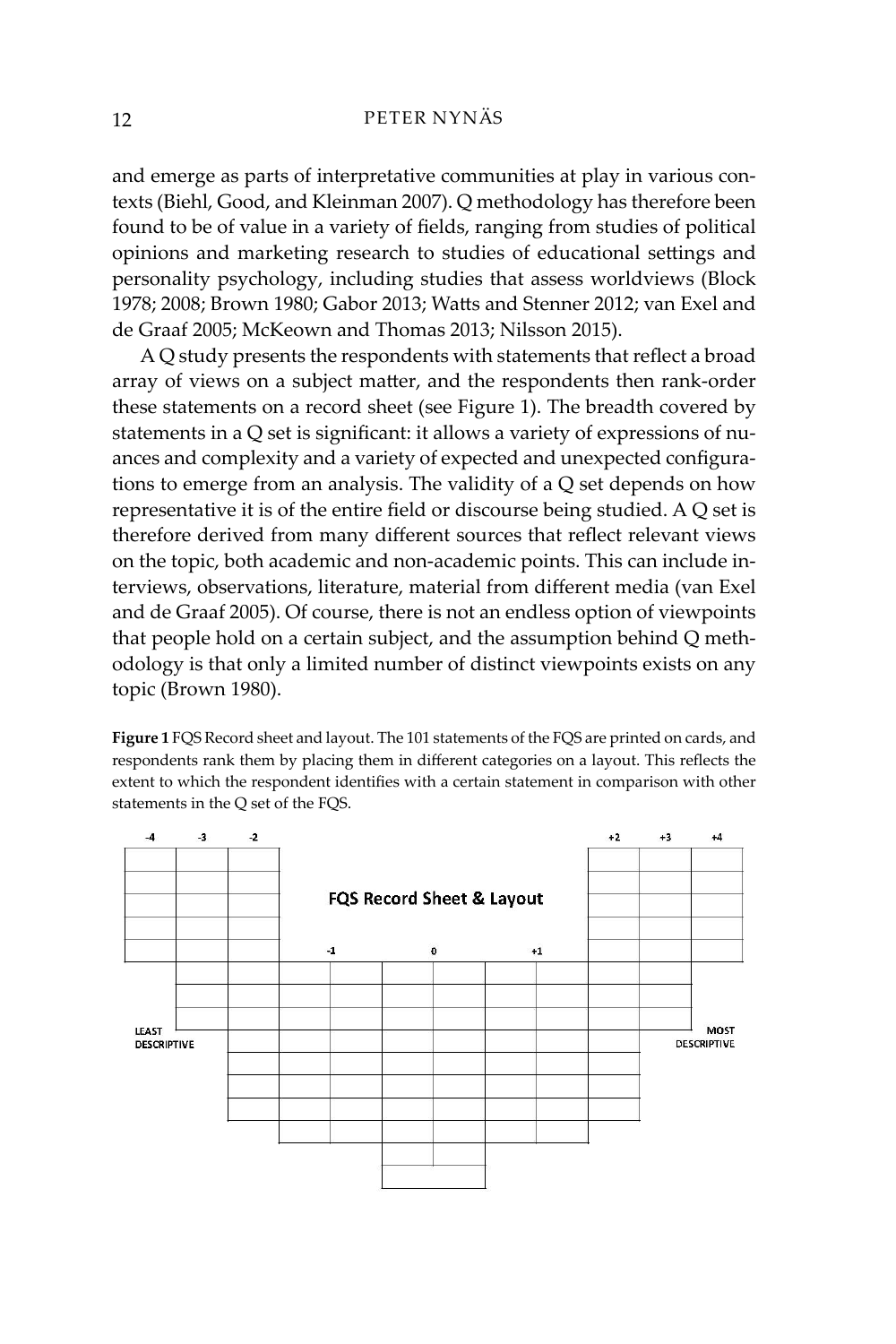A Q method study is a qualitative procedure, but it is assisted by quantitative analyses. The individual sorts from a Q study provide an imprint of an individual position, and these can be compared between individuals. However, sorts are usually combined and analysed to achieve more general patterns. We call these prototypes. The data for these are extracted through an analysis of intercorrelations among Q sorts, which are then factoranalysed (see Schmolck 2017; Banasick 2019). The analysis provides tables with factor loadings, item factor scores, and distinguishing statements for each of the factors (prototypes), for example. Through an interpretation of these data the distinct patterns are defined, and these are described with more or less nuance. These prototypes are distinct, but they may also share characteristics. Some statements define a particular prototype, whereas others distinguish one prototype from the other. The latter can be exemplified by a case in which the statement 'Feels that one should remain loyal to the religion of one's nation' (FQS46) is ranked as +4 in one prototype but negatively by all other prototypes. Sometimes a prototype is constituted by a very small number of participants, but it remains relevant, because it is distinct from other prototypes and represents a unique point of view (see Watts and Stenner 2012).

The weaknesses of Q methodology should not be overlooked. The subjectivity and bias of the researcher is often missed (Robbins and Krueger 2000; Sneegas 2020), and the forced distribution in the ranking process may distort viewpoints (Kampen and Tamás 2014). The design of the Q set is critical to avoiding both. Another important aspect is the confusion related to Q methodology being a blend of both quantitative and qualitative analyses (Ramlo 2021). Stenner, Watts, and Worrell (2008, 218) underline that the 'Q sort as a data-collection form is designed to maximize the expression of qualitative variation and to record it in numerical form'. It is not primarily concerned with which proportion of a larger population is associated with which prototype, lacking the possibility to quantify generalizations (see e.g. Thomas and Baas 1992/1993). A Q study will yield results that are closer to concluding that white, brown, and yellow tigers exist than claiming that all crows are black.

Except for McKeown's (2001) Q set for Christian Orthodoxy, Q methodology is relatively new in religious studies. David Wulff (2019) designed the FQS to meet the growing challenge of how to assess religiosity and spirituality and designed an instrument that differed substantially from most other instruments in the field, such as the well-known Allport-Ross Religious Orientation Scale, ROS (Allport 1950; Allport and Ross 1967). Wulff (2019)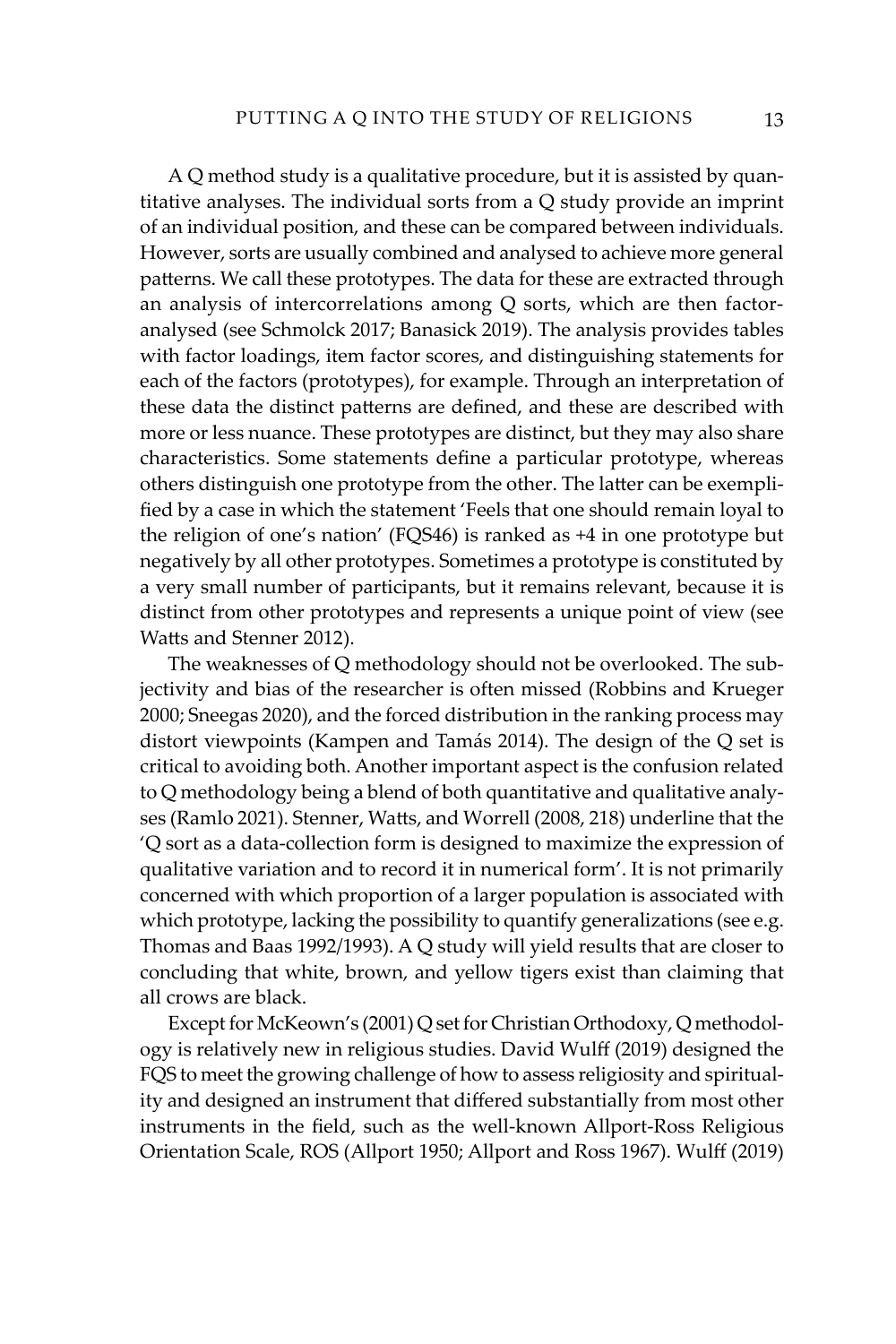compiled 101 statements that reflected major religious traditions, including observations from subfields in the study of religions. The statements tap into ways of thinking and viewing. It covers experiential and emotional dimensions and practices and ways of doing things. Wulff's version was developed in a North American context but has also been successfully used in some studies with both religious and nonreligious groups in other contexts (Kontala 2016; Lassander and Nynäs 2016; Pennanen 2013; Terho 2013).

Any cross-cultural study requires a thorough method assessment. To achieve validity involves item-by-item international, multilingual, and crosscultural validation of all statements (Wolf et al. 2019). The ambition to produce an internationally valid version therefore requires modesty. For example, the process of producing valid statements tends to push the wording to a level of abstraction that does not necessarily reflect how people themselves express their views. If the statements in the Q set become too distanced from a real-life discourse, they may be difficult to comprehend, inviting participants to play a guessing game or making participants lose interest. In YARG our co-investigators and assistants from all countries could take part in developing Wulff's version. They suggested revisions of statements, proposed new ones, and addressed statements that were problematic for some reason. This contributed to the cross-cultural validity of the FQS with regards to the religious and spiritual worldviews across the world and resulted in the FQS-b. Only this version was used in the YARG study. Table 1 exemplifies statements from the FQS.

**Table 1**. Examples of statements from the Faith Q set

12. Participates in religious activities chiefly on special occasions.

16. Being religious or spiritual is central to whom he or she is.

29. Is inclined to embrace elements from various religious and spiritual traditions.

46. Feels that one should remain loyal to the religion of one's nation.

70. Rejects religious ideas that conflict with scientific and rational principles.

86. Is committed to following a spiritual path that is in harmony with the environment.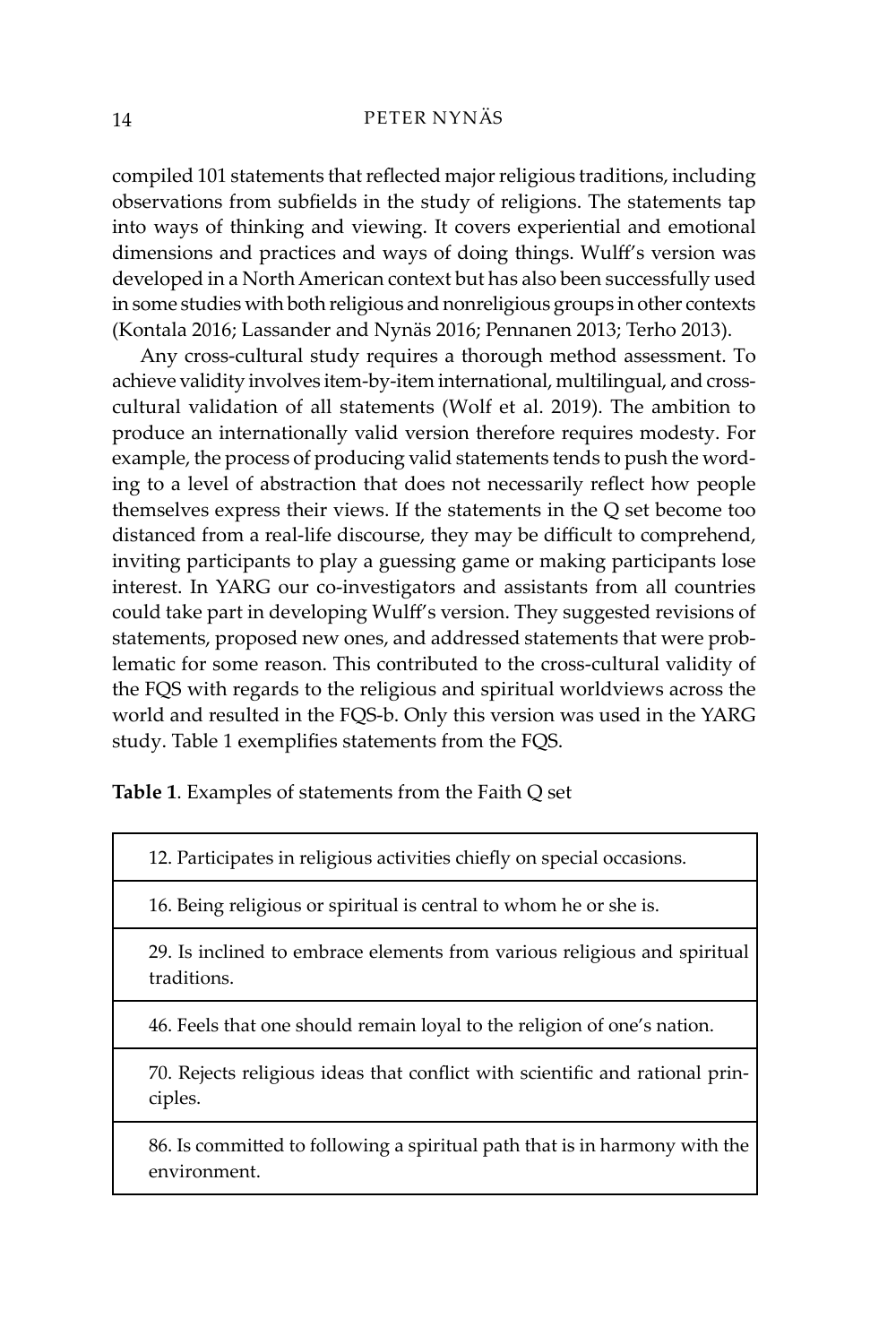# **Method and data collection**

The data for the YARG project were collected during 2015–16 using a mixed methods approach. The first part of this was a survey ( $N \approx 300$  / country) assessing the participants' current life situation, social life, sources of news and information, views and convictions, wellbeing and happiness, personal details, and the Portrait Value Questionnaire (Schwartz 1992; 2012; Schwartz et al. 2012). The YARG project is based on convenience sampling, and there is no way to tell if the sample is representative of a larger population and serves a more exploratory interest. Nevertheless, the survey provided valuable data for our sampling for the FQS study. A study with Q methodology does not require many respondents, but respondents need to reflect a variety of viewpoints. Our initial survey allowed a broad sample regarding gender, ethnicity, religious affiliation, language groups, class, and value profile for the FQS part ( $n \approx 45$ / country).

Data were collected in twelve countries: Canada, China, Finland, Ghana, India, Israel, Sweden, Peru, Poland, Russia, Turkey, and the USA. These countries were chosen because they reflected a variety of national, cultural, religious, and linguistic contexts and cover the cultural value areas recognized in the World Value Survey and 'the Global Cultural Map' (Inglehart and Welzel 2005). In all countries we collaborated with a couple of universities where the data were collected, and our network of co-investigators and research assistants played a decisive role for the research process, gaining access, and data collection. Turning to university students was a deliberate choice with regards to our interest in contemporary religiosity and change. Compared with previous generations, social phenomena such as consumer culture and digital media have constituted an inherent and unquestioned experience of more recent generations. Beyer (2019, 278) concludes that 'millennials' have grown up with expanding global horizons and contexts that are 'better regarded as dynamic and contextual projects, as fluid nodes in networks of relations' (see also Possamai 2009; Palfrey and Gasser 2008). We assumed that university students generally had relatively extensive capital in this respect compared to other young adults. However, Klingenberg, Sjö, and Moberg (2022) showed in their analyses that the sample presents great variation across the cases. There is thus no definite homogeneity.

The material produced for the use of our respondents (the consent form, the survey, the FQS, etc.) was translated from English to target languages (Arabic, Bengali, Mandarin Chinese, Finnish, French, Hebrew, Polish, Russian, Spanish, Swedish, and Turkish) with a double back translation method to secure the highest comparability and reliability across cultures (Brislin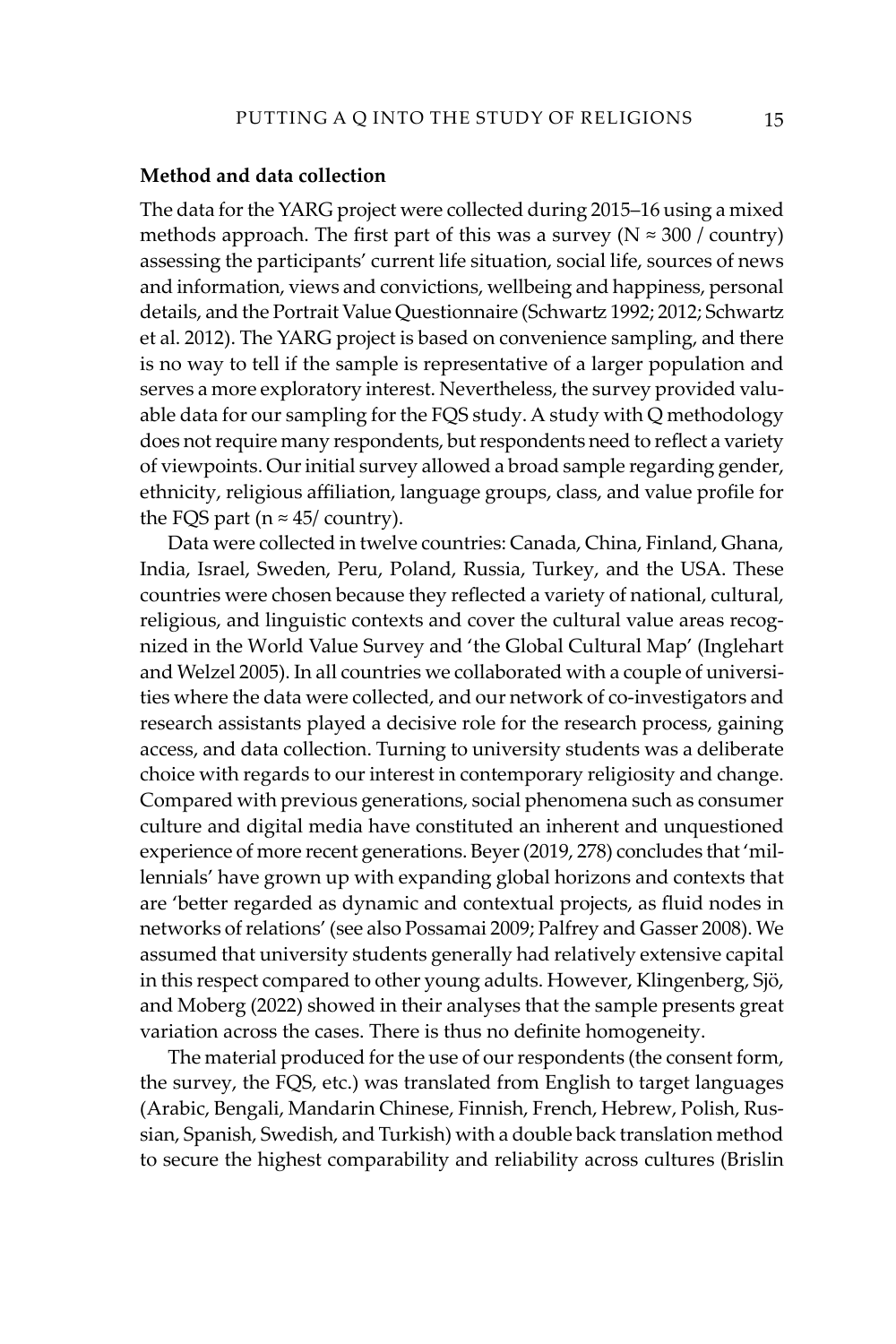1970, 1980; Geisinger 1994; Hambleton 1993; 1994; Harkness 2003; Lin, Chen and Chiu 2005; Plake and Hoover 1979; van de Vijver and Hambleton 1996). This process revealed that religious vocabulary was often marked by biases: religion in one culture was often much more varied than a translator might realize. Translators could often present quite different proposals, and we needed to rely on local academic expert teams to decide on the most adequate translation. The theoretical issues involved in translation are well discussed in a separate publication by Broo et al. (2023, forthcoming).

Information on religious and secular life-views and data on opinions, attitudes, and values are sensitive, and many ethical concerns were raised in the project. We followed both national and European ethical guidelines (TENK 2009; ALLEA 2017). We attained (2015) ethical approval for the YARG project as a whole from the Åbo Akademi University Research Ethics Committee. Procedures for this vary between countries, and our coinvestigators followed corresponding procedures in respective countries. In some countries personal worldviews are also politically sensitive. We have therefore refrained from further descriptions of the universities involved in the YARG study and where the data were collected.

# **Five global prototypes**

Our research question about the characteristics of the religious subjectivities among young adults globally receives its most distinct answer in the 'Who are they and what do they value? – The five global worldviews of young adults' study by Nynäs, Keysar, and Lagerström (2022). The study presents an analysis of all the FQS sorts ( $N = 562$ ), a bird's-eye view of shared patterns in the whole sample. We extracted five distinct prototypes: (1) Secular Humanist; (2) Active Confident Believer; (3) Noncommitted Traditionalist; (4) Spiritually Attuned; and (5) Disengaged Liberal. The narrative descriptions catch the most defining and distinguishing elements of each prototype. They are the result of interpretations; some nuances have been disregarded, and other aspects might have been emphasized more. Short narrative descriptions of the global prototypes follow.

Secular Humanist:

The Secular Humanist takes a clear distance to all religious ideas and practices. One is critical of the religious tradition of one's people, and one actively seeks to change societal structures and values, believing that human progress is possible on a worldwide scale. Individual freedom of choice in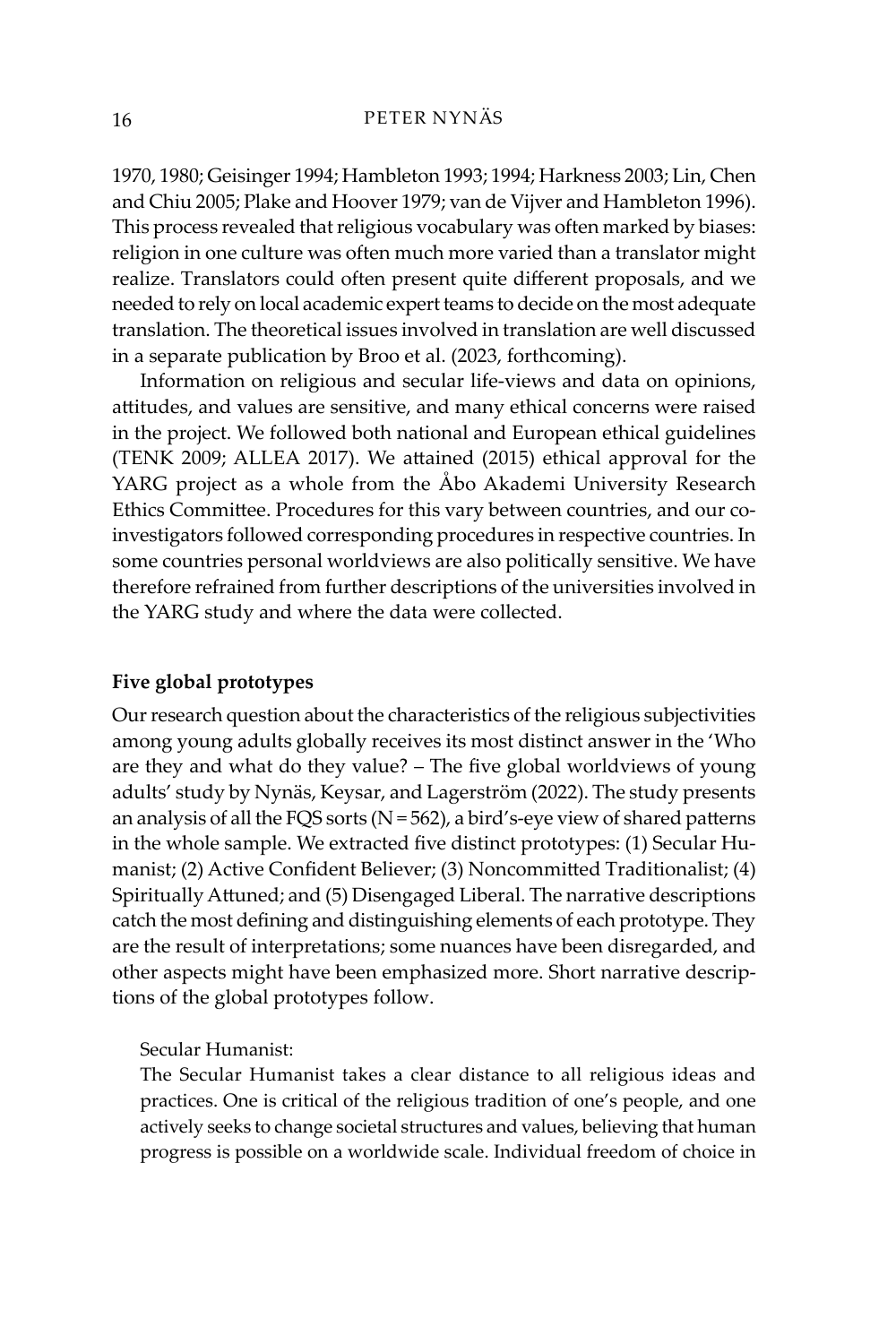matters of faith and morality is an important value, and one believes that one can be deeply moral without being religious. Consequently, the thought of dedicating one's life to serving the divine is a very foreign idea. One cannot identify with those who rely on religious authorities, who observe prescribed religious practices and laws, whose sexuality is strongly guided by a religious or spiritual outlook, and who experience the presence of the divine. In contrast, one views religion as the illusory creation of human fears and desires, and rejects religious ideas that conflict with scientific and rational principles. One views religious content as metaphoric, rather than literally true. The Secular Humanist feels spiritually moved and sustained by music, art, or poetry.

# Active Confident Believer

The Active Confident Believer centers life on religion. One believes in a divine being with whom one can have a personal relationship, experiences the divine as a sheltering and nurturing parent who guides and protects. One is an active, contributing member of a religious or a spiritual community, and engages regularly in religious or spiritual practices also in private. One views religion as a central means for becoming a better and more moral person. Longing for a deeper, more confident faith is an essential part of one's life, and the idea of having a vague and shifting religious outlook feels foreign. One feels different from people who see no higher purpose or ultimate destiny for the human species. Neither can one identify with people who take no interest in religious or spiritual matters, or who feel distant, uncomfortable or fearful in turning to the divine. One feels foreign to consider all religious scriptures to be outdated or misguided, or to experience the idea of divinity empty of significance or meaning. One would not participate in religious practices chiefly to meet others' wishes or expectations: being religious or spiritual is central to whom the Active Confident Believer is.

#### Noncommitted Traditionalist

The Noncommitted Traditionalist values the cultural and societal role of religion. One feels the importance of remaining loyal to the religion of one's nation and of maintaining continuity of the religious traditions of family and ancestors. Personally, one prefers to claim that one believes in some way, but would not identify as religious. One is moved by the atmosphere of sacred or venerated places. One thinks that the world's religious traditions point to a common truth, perhaps that the ultimate is a life force or creative energy, rather than a supernatural being. Accordingly, one views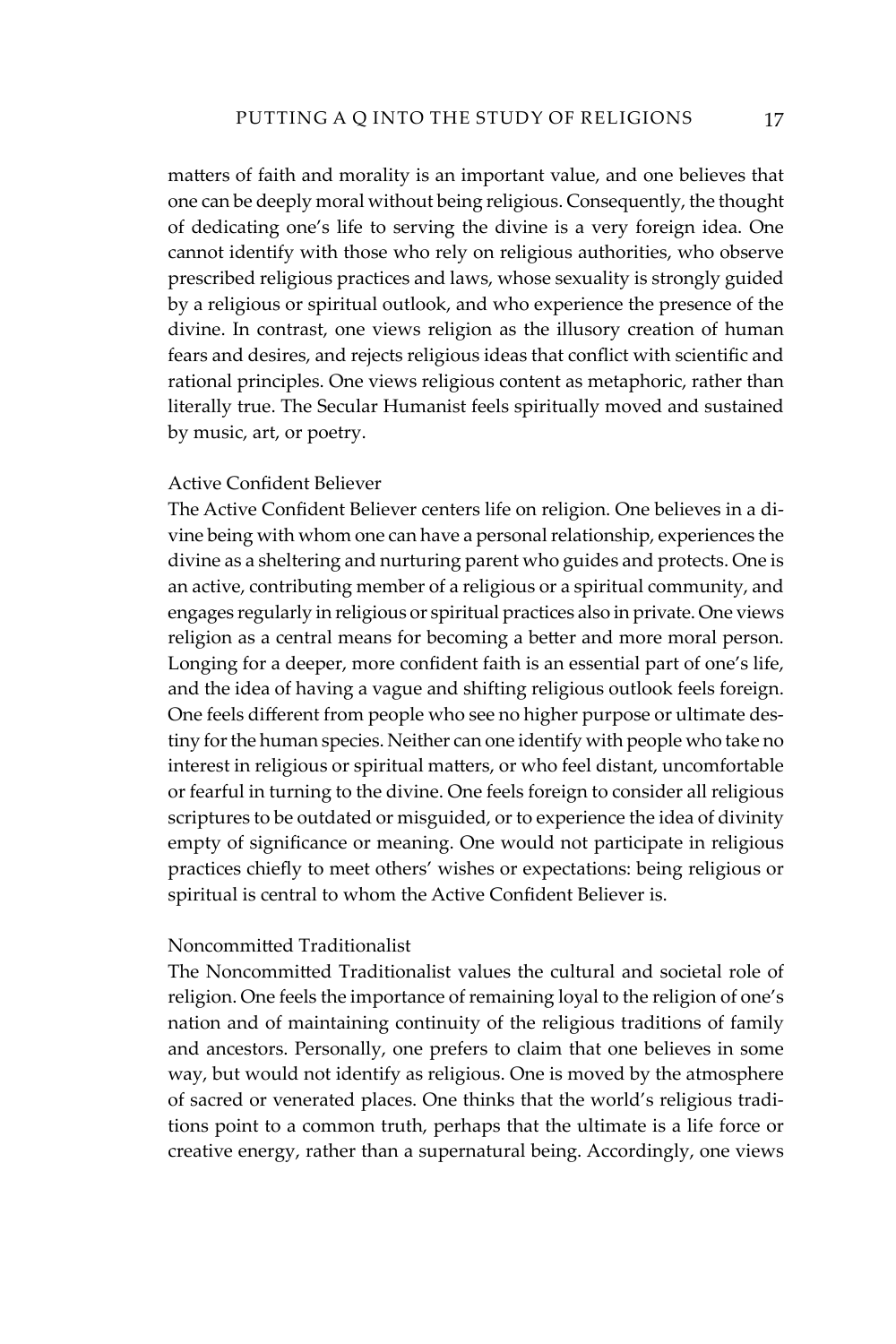religious faith as a never-ending quest. Yet, there is no place in one's life for frequent doubts about long-held religious convictions, nor does one feel adrift, without direction, purpose, or goal. One does not identify with people who consider all religious scriptures to be outdated, misguided and of human authorship, who view religion as the illusory creation of human fears and desires, or who feel contempt for all religious institutions, ideas and practices. One feels very foreign to thinking that the idea of divinity is empty of significance or meaning, or to relate to the divine as feminine. One also takes comfort in thinking that those who do not live righteously will face suffering or punishment, and the Noncommitted Traditionalist values purity and strives to safeguard it.

## Spiritually Attuned

For the Spiritually Attuned religion and spirituality are important sources of life. One believes in some way, but does not view oneself as religious and has not dedicated one's life to serving the divine. Nevertheless, one sees personal self-realization as a primary spiritual goal in life. One feels spiritually moved and deeply sustained by music, art, or poetry, but can also sense a spiritual or higher order of reality in the midst of nature. One is positively engaged by and interested in other peoples' religious traditions and inclined to embrace elements from various religious and spiritual traditions. One thinks about the ultimate as a life force or creative energy rather than as a supernatural being. One does not rely on religious authorities for understanding and direction, and takes a clear distance to ideas about certain beliefs being crucial for salvation and to claims that regular attendance at places of worship are essential expressions of faith. One does not take part in religious activities to form or maintain social relationships. Rather, one embraces an outlook that actively seeks to change societal structures and values, and actively works towards making the world a better place to live. The Spiritually Attuned cannot identify with notions about men and women being by nature intended for different roles, and is committed to following a spiritual path that is in harmony with the environment.

# Disengaged Liberal

The life of the Disengaged Liberal does not center on a religious or spiritual quest. One does not identify as an active, contributing member of a religious or a spiritual community, nor as having thorough knowledge of religious scriptures or texts. Rather, one participates in religious activities chiefly on special occasions. One believes in some way, but does not view oneself as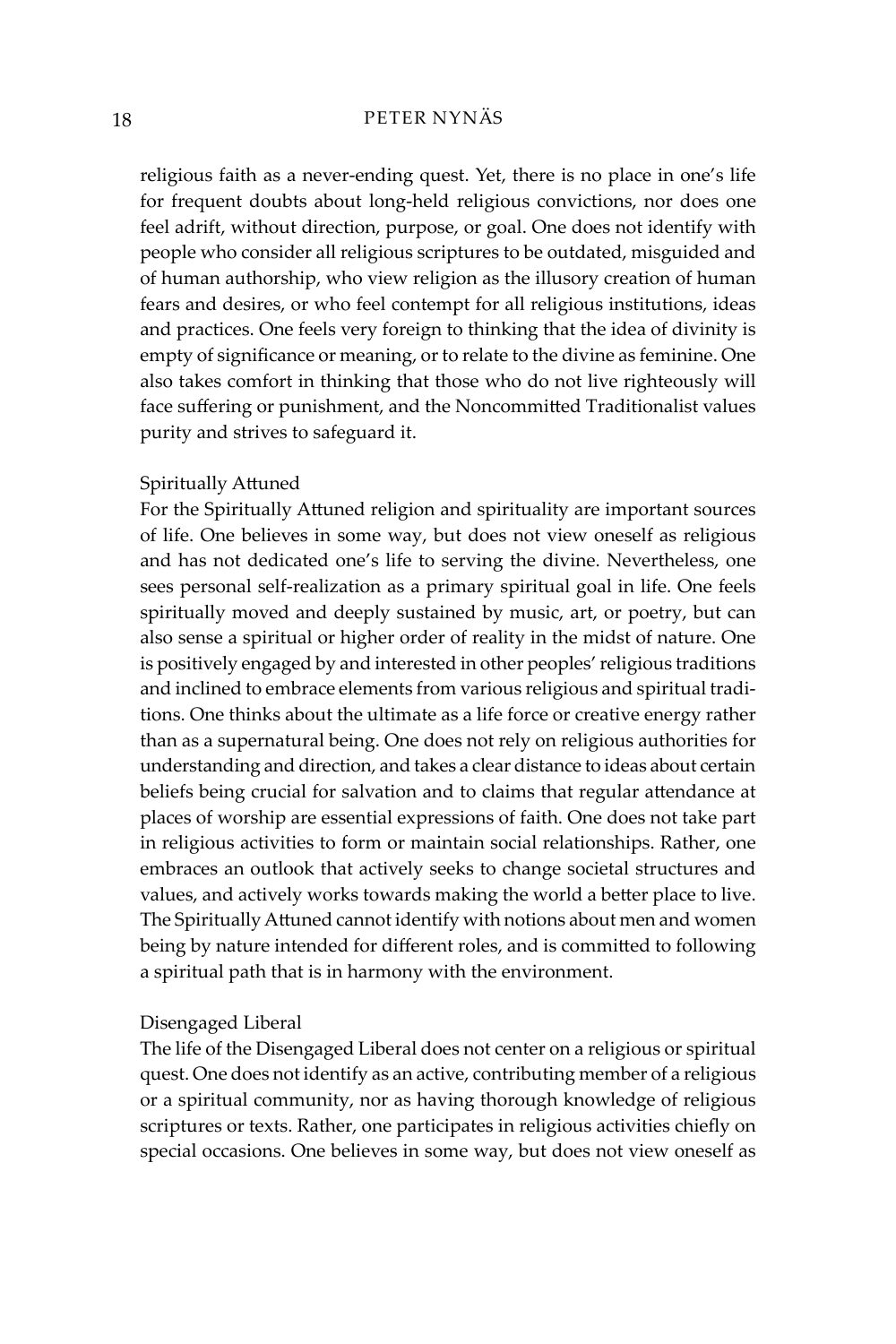religious. The divine is viewed as a deep mystery that can be pointed to but never fully understood, but still also as a sheltering and nurturing parent with whom one can have a personal relationship. One becomes more religious or spiritual in times of crisis or need, and prays chiefly for solace and personal protection. One is profoundly touched by the suffering of others, and charitable acts or social action are the primary expressions of one's religiosity. One does not identify with claims that religion should play the central role in the ruling of the nation, or that one should remain loyal to the religion of one's nation. The Disengaged Liberal stresses that one can be deeply moral without being religious. One cannot see oneself letting a religious or spiritual outlook guide one's sexuality or giving up worldly or bodily pleasures for religious or spiritual reasons.

These findings indicate that some religious subjectivities can be considered prominent to varying degrees. The cumulative variance of the global prototypes accounted for 43 per cent, with rather significant differences between single prototypes. The factor score correlations presented in Table 2 provide a good measure of how distinct the global prototypes are, and how they are related.

**Table 2.** Factor score correlations for global prototypes

|                                |        | $\mathcal{P}$ | 3.  |     | 5. |
|--------------------------------|--------|---------------|-----|-----|----|
| 1. GP1                         |        |               |     |     |    |
| 2. GP2                         | $-.27$ |               |     |     |    |
| 3. GP3                         | .03    | .46           |     |     |    |
| 4. GP4                         | .59    | .17           | .23 |     |    |
| 5. GP5                         | .47    | .12           | .31 | .54 |    |
| Note: $GP = Global$ prototype. |        |               |     |     |    |

Traditional categories such as secular, religious, and spiritual are well reflected in these results. Only global prototype 1, Secular Humanist, and global prototype 2, Active Confident Believer, are negatively correlated (r = -.27). Most participants in our study tend to be persons of a prototype that indicates that the secular versus the religious divide is significant. To a large extent people see themselves as either religious or secular, and this is a meaningful distinction. We will return to the fact that this is an organizing aspect for the prototypes. Briefly examining details of how these are distinguished, we find the quite theistic statement about believing 'in a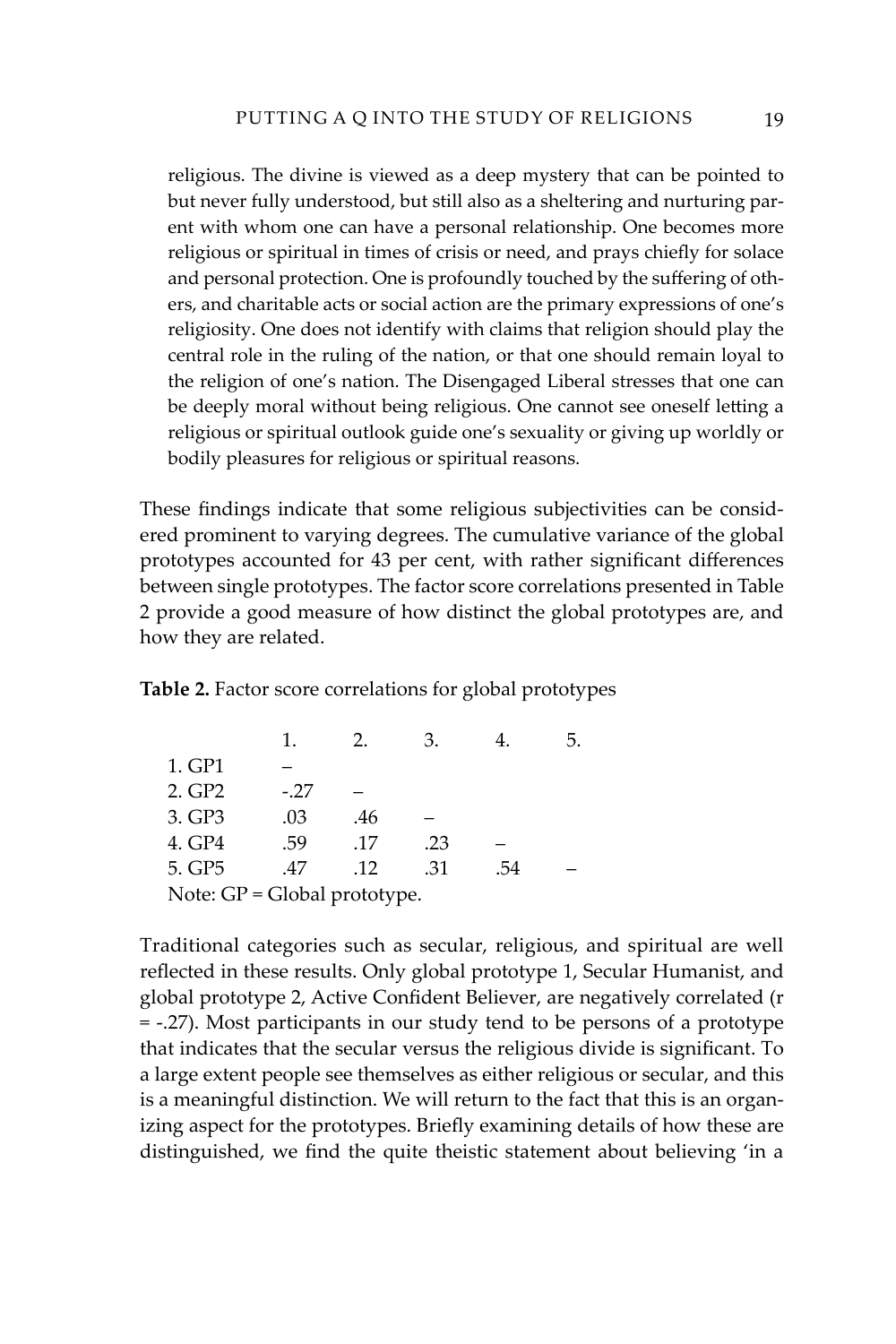divine being with whom one can have a personal relationship' (FQS53) and the statement on viewing 'religion as the illusory creation of human fears and desires' (FQS60).

Yet we cannot ignore the distinct nature of the additional prototypes. Global prototype 3, Noncommitted Traditionalist, stands out as a 'religious' prototype, yet differently from prototype 2, Active Confident Believer. Table 2 confirms that they are close to each other and strongly correlated  $(r = .54)$ , but they are also divided on significant issues. The relevance of personal belief and the role of practice is positively emphasized by global prototype 2, and the relevance of religious identity, in terms of one's tradition and nation, is positively emphasized by prototype 3. The highest correlation is found between global prototype 1, Secular Humanist, and global prototype 4, Spiritually Attuned (r = .59). The correlation between global prototype 5, Disengaged Liberal and both global prototypes 1, Secular Humanist, and 4, Spiritually Attuned, are also high  $(r=.47; r=.54)$ . One may ask if these three represent a secular trinity. In contrast, the correlation between global prototype 2, Active Confident Believer, and global prototype 4, Spiritually Attuned, is low (r = .17), indicating a distance between being religious and spiritual. Despite the affinity between prototype 4, Spiritually Attuned, and prototype 1, Secular Humanist, they are still divided about issues such as the extent to which one 'rejects religious ideas that conflict with scientific and rational principles' (FQS70) and 'views religion as the illusory creation of human fears and desires' (FQS60), and the relevance one attributes to experiences of a higher or spiritual reality or presence (FQS10; FQS44; FQS68).

# **Typologies vs multidimensional complexity**

Our results reflect Wulff's (2019) original findings with the FQS. Data from our survey also confirmed notable differences between the prototypes across multiple characteristics such as different measures of being religious or nonreligious (Nynäs, Keysar, and Lagerström 2022). Both gender and cross-cultural contextual differences are also relevant for the configurations, as are levels of openness and trust. The three global prototypes, 1 Secular Humanist, 2 Active Confident Believer, and 4 Spiritually Attuned, stand out in their trust for other people. Persons of prototype 2, Active Confident Believer, are most likely to feel positively about themselves and their future. Social moral attitudes and basic human values also play a relevant role. Global prototypes 1, Secular Humanist, and 4, Spiritually Attuned, clearly express liberal social values in contrast especially with prototypes 2, Active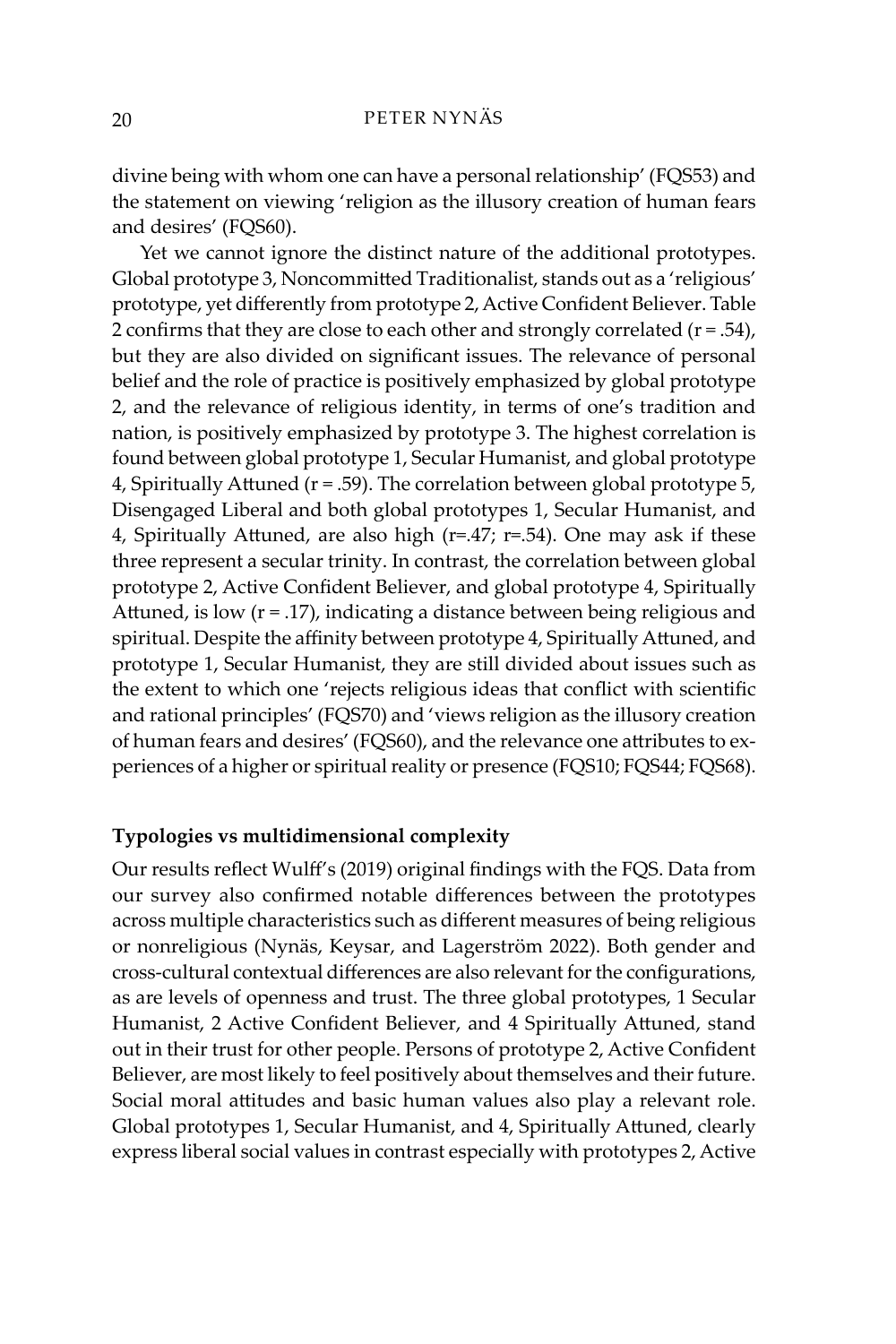Confident Believer, and 3, Noncommitted Traditionalist. A similar pattern emerges from our analyses of differences between global prototypes and basic human values. It is apparent that there is a close affinity between the value types of 2, Active Confident Believer, and 3, Noncommitted Traditionalist. Generally, the global prototypes seem to be divided along an axis consisting of universalism and self-direction versus tradition and conformity.

On the one hand our bird's-eye viewpoint presents some familiar universal categories of religion such as being religious, secular, or spiritual. On the other we can see that the image is also complicated, and patterns are distorted by other aspects. In other words we need to conceive of any typology as a work in progress, noting that 'typologies are mainly intended, rather, as intuitively distilled "idealized" portraits, intellectual tools for discerning and analyzing patterns of variation' (Wulff 2019, 661). Typologies serve as theoretical or conceptual devices; they are important to the extent that they help us reduce complexity and identify abstract characteristics assumed to be exemplified within empirical reality. Scholars have made various attempts to classify and organize worldviews in types, ranging from deductive 'armchair typologies' to inductive empirically based studies. An extensive list of such typologies can be found in Wulff (e.g. 1985; 2007) and in Hood, Hill, and Spilka (2018, 26–56). As a unidimensional construct, religiosity-related worldviews can be construed either as dichotomous (religious or nonreligious) or a continuum in which individuals can be more or less religious. As a multidimensional construct, various types of religiosity have been enumerated by William James (1902), Erich Fromm (1950), and the well-known classification describing religious orientations by Gordon Allport and Michael Ross (1967), for example. Later, the major Bs of religion – Believing, Behaving, Belonging, and Bonding – are often considered central to the construction of religious typologies (Saroglou 2011).

In a separate study we explored the main global prototypes at a more detailed and systematic level with regard to some prevalent typologies (Nynäs, Novis-Deutsch, and Stenner 2022). Reviewing the statements that define the five prototypes (Table 3), we can again conclude that a religious–secular distinction is a strong organizing dichotomy in our findings. For example, we can see that GP1's outspoken trust in scientific reasoning, a view of religion as an all-too-human creation, contrasts with the rankings of GP2's Active Confident Believer, centred around the belief in 'a divine being with whom one can have a personal relationship' (FQS53). In many respects GP1 and GP2 reflect diametrically opposed views. Yet GP4, Spiritually Attuned, distorts this model. The distinction between spirituality and religiosity is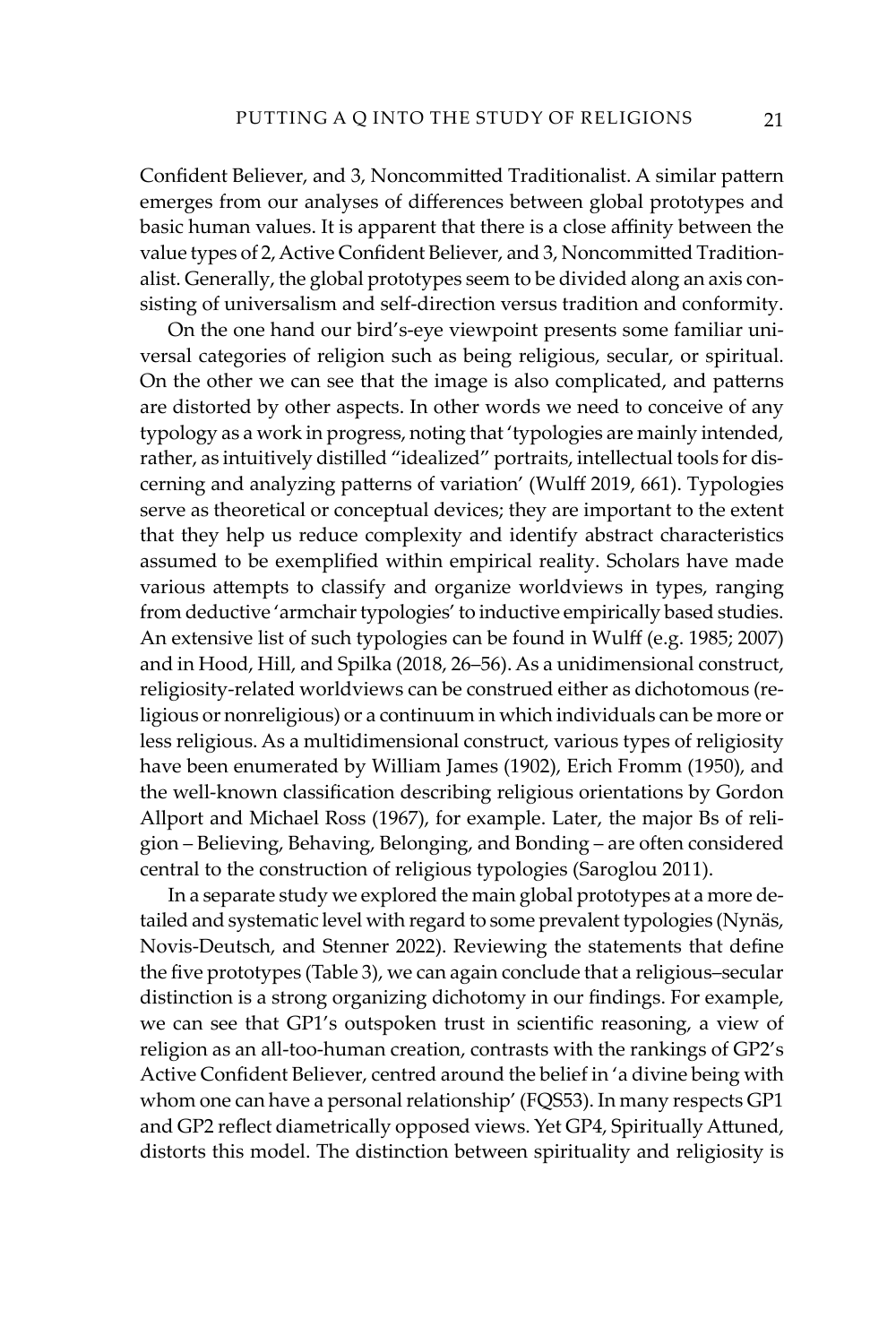debated regarding religious typologies (see e.g. Hodge and McGrew 2006; Zinnbauer et al. 1997). Some argue that religion and spirituality are facets of the same construct (e.g. Miller and Thoresen 2003; Hood et al. 2009, 8f.), whereas others view spirituality as an independent construct (e.g. Saucier and Skrzypinska 2006; Huss 2014). In the latter perspective spirituality is considered to be differentiated from religion in a value-laden way, emphasizing individual outlooks, seekership, openness, and holism, and is often associated with practices and means to attain insights and a connection with progressive liberal values and activism (Woodhead 2013).

Factor score correlations between prototypes (Table 2) confirm this as a strong positive correlation between the secular and the spiritual prototypes, and a negative or weak correlation in relation to the two religious prototypes. Table 3 further draws attention to the fact that persons of this prototype tend to affirm statement 28, 'believes in some way, but does not view him or herself as religious' but distance themselves from things that are important to GP2, Active Confident Believer, such as the notions of being an 'an active contributing member of a religious or a spiritual community' (FQS97). In contrast, they tend to agree with statements that are more characteristic of a secular worldview, such as 'views religious content as metaphoric, rather than literally true' (FQS87) and 'considers all religious scriptures to be outdated or misguided' (FQS32). The distinguishing statements for GP4, Spiritually Attuned, are about openness, harmony, and inclusivity, connoting the centrality of nature. In other respects GP4 contrasts with GP2 (and comes slightly closer to GP3), affirming the idea of 'the ultimate as a life force or creative energy' (FQS9).

Nevertheless, neither a religious secular divide nor a tripartite that includes spirituality sufficiently makes sense of our global prototypes, and how they are distinct. Being religious clearly unfolds in at least two different ways in this study's analysis. Global prototype 3, the Noncommitted Traditionalist, is primarily about the entanglement of religion and a moral order, with notions of nation and tradition. Like GP2, persons of this prototype believe 'the meaning of religious texts and teachings' is 'clear and true' (FQS15), whereas the notion of belief is more irrelevant. These observations echo the relevance of more general worldview typologies accounting for social attitudes or values (Saucier 2000; Schwartz 1992; 2012; Inglehart et al. 2014), for example. Such typologies tend to revolve around a primary axis which distinguishes between support for rules, norms, and traditions and support for human autonomy and rationality, potentially adding dimensions such as an emphasis on the needs of the self versus the needs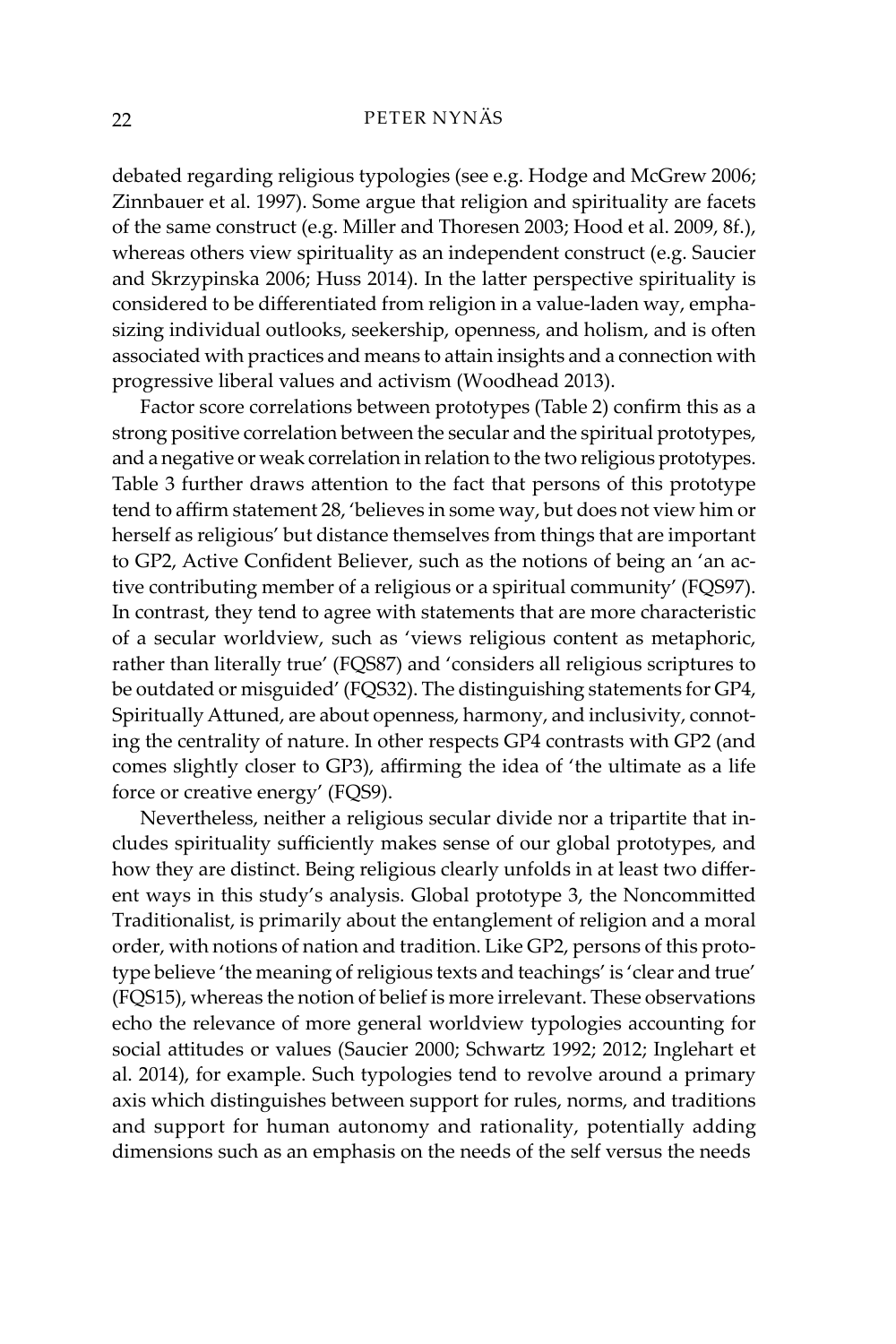**Table 3.** The table shows the three statements (\*) that most clearly distinguish each global prototype (GP) from other prototypes, and how they are ranked by: Secular Humanist (GP1); Active Confident Believer (GP2); Noncommitted Traditionalist (GP3); Spiritually Attuned (GP4); and Disengaged Liberal (GP5).

| FQS statement                                                                                                        | GP1            | GP <sub>2</sub>  | GP3            | GP4      | GP <sub>5</sub> |
|----------------------------------------------------------------------------------------------------------------------|----------------|------------------|----------------|----------|-----------------|
| 70. Rejects religious ideas that conflict<br>with scientific and rational principles.                                | $4*$           | $-2$             | $\Omega$       | $\theta$ | 1               |
| 60. Views religion as the illusory crea-<br>tion of human fears and desires.                                         | $4*$           | $-3$             | -4             | 0        | 0               |
| 78. Is often keenly aware of the pres-<br>ence of the divine.                                                        | -4*            | 2                | 1              | 0        | 2               |
| 23. Engages regularly in religious or<br>spiritual practices in private.                                             | -2             | $4^*$            | $-1$           | 0        | 0               |
| 16. Being religious or spiritual is cen-<br>tral to whom he or she is.                                               | $-2$           | $4*$             | $-1$           | 0        | $-1$            |
| 84. Has a vague and shifting religious<br>outlook.                                                                   | $\overline{0}$ | $-3*$            | $-1$           | 2        | $-1$            |
| 46. Feels that one should remain loyal<br>to the religion of one's nation.                                           | $-3$           | $-1$             | $4*$           | $-4$     | $-4$            |
| 58. Feels that it is important to main-<br>tain continuity of the religious tradi-<br>tions of family and ancestors. | -1             | $-1$             | $3*$           | -1       | 0               |
| 99. Takes comfort in thinking that<br>those who do not live righteously will<br>face suffering or punishment.        | $-2$           | $-2$             | 3*             | -4       | $\Omega$        |
| 29. Is inclined to embrace elements<br>from various religious and spiritual<br>traditions.                           | $\mathbf{1}$   | $-1$             | $\theta$       | $3^*$    | 1               |
| 11. Has a strong sense of a spiritual<br>or higher order of reality in the midst<br>of nature.                       | $\theta$       | $\mathbf{1}$     | $\overline{2}$ | $3*$     | $\Omega$        |
| 86. Is committed to following a spir-<br>itual path that is in harmony with the<br>environment.                      | $\mathbf{1}$   | $\boldsymbol{0}$ | $\mathbf{0}$   | $3*$     | $-2$            |
| 17. Becomes more religious or spir-<br>itual at times of crisis or need.                                             | $\theta$       | 1                | 1              | 1        | 4*              |
| 12. Participates in religious activities<br>chiefly on special occasions.                                            | $\mathbf{1}$   | $-1$             | 0              | 1        | $3*$            |
| 76. Mainly associates with persons<br>of the same religious tradition or<br>outlook.                                 | 1              | 0                | 0              | $-1$     | -3*             |

Note: -4 to 4 refer to how the statements were ranked by respective prototype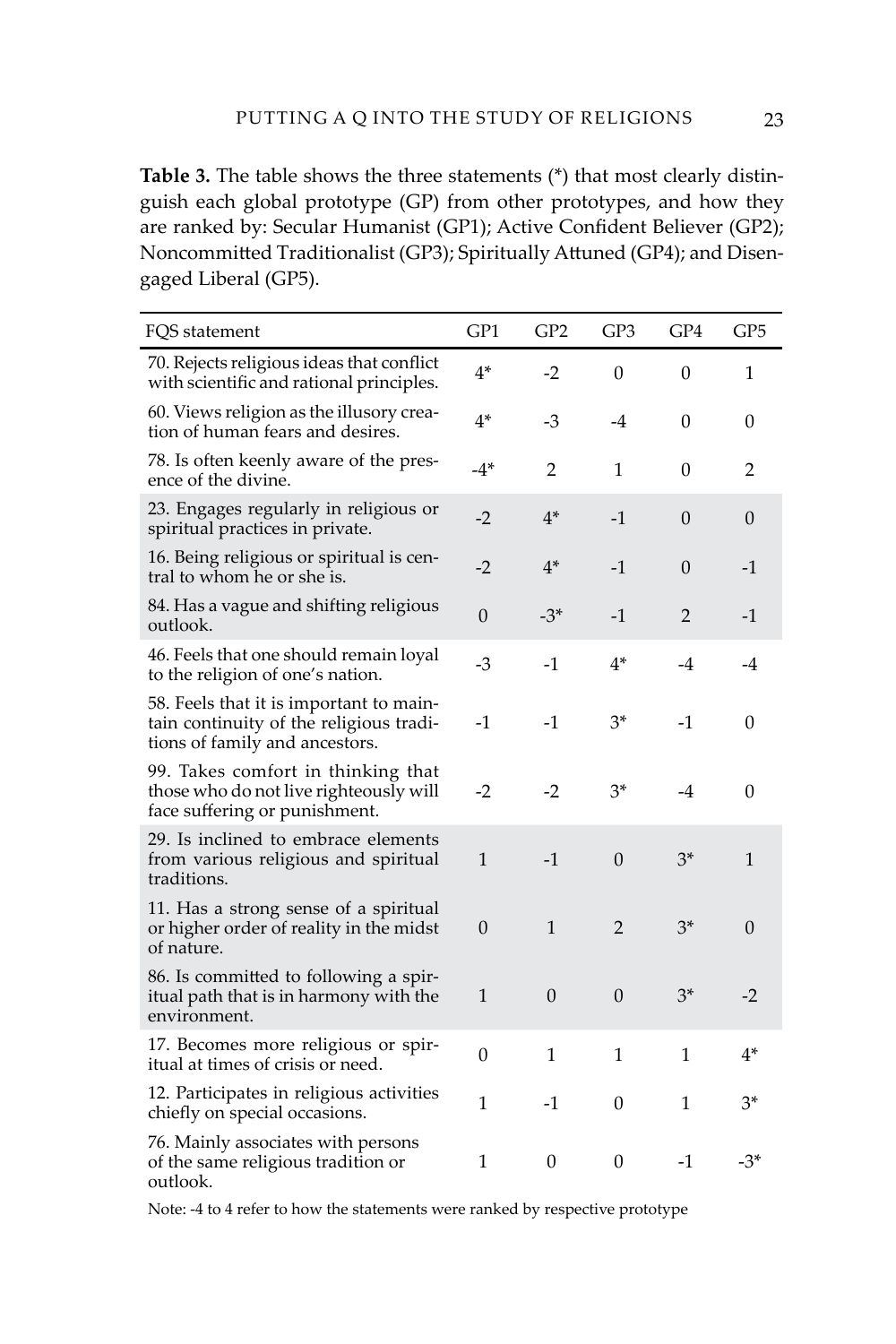of others (see Nynäs, Novis-Deutsch, and Stenner 2022). The relevance of other dimensions is also evident in other analyses conducted with the FQS. Non-religiosity was a predominant independent worldview in our findings, but it could also in practice be differentiated into several subtypes. Kontala et al. (2022) has compared these to recent typologies of 'unbelief' (see e.g. Lee 2014; 2015; Kontala 2016).

Finally, GP5, the Disengaged Liberal, seems neither secular nor religious, or situational, in moving between religion and secular views. This resembles Wulff's (2019) findings, in which one prototype was considered situationally religious (cf. Stringer 1996). This gives rise to some reflections. On the one hand we can ask whether we need to bring into the discussion of worldview typologies notions of category fuzziness. For example, af Burén (2015) has addressed what she describes as 'simultaneities of religious identities' referring to the 'both/and' character of everyday religious and secular identifications, in which elements from various worldviews are combined in personal outlooks on life in different ways (Kalsky and van der Braak 2017). The dichotomy between the religious and the secular is not relevant to persons of this prototype; nor does spirituality contribute to how it is formed to any great degree. Analyses with the FQS not only make this evident but also systematically show how this is manifested.

#### **Cross-cultural variations as family resemblance**

The bird's-eye view provided by the analyses of our global FQS data risks providing an overly simplified and stereotypical image of ways of being religious, nonreligious/secular, or spiritual. Exploring this from the perspective of different typologies also confirms the need for nuance. While identifying these key religious–spiritual types is important, we must maintain a critical awareness of its limits, and the universal dimensions or characteristics that are assumed. Given that much of the research conducted in this area has borne a Western bias and imposed a limited perspective, this is especially important. Nonetheless, at the other end, when we methodologically favour contextual differences and choose a closeup on particularities, we risk losing the opportunity to identify comprehensive categories.

The FQS helped us depart from the more one-sided bird's-eye view and dig more deeply into the variations. In another study we extracted prototypes from each country case separately (Nynäs et al. 2022b). In some countries we could identify only three prototypes (Finland, Peru, and Sweden), whereas in others (China, India, and Israel) the internal diversity was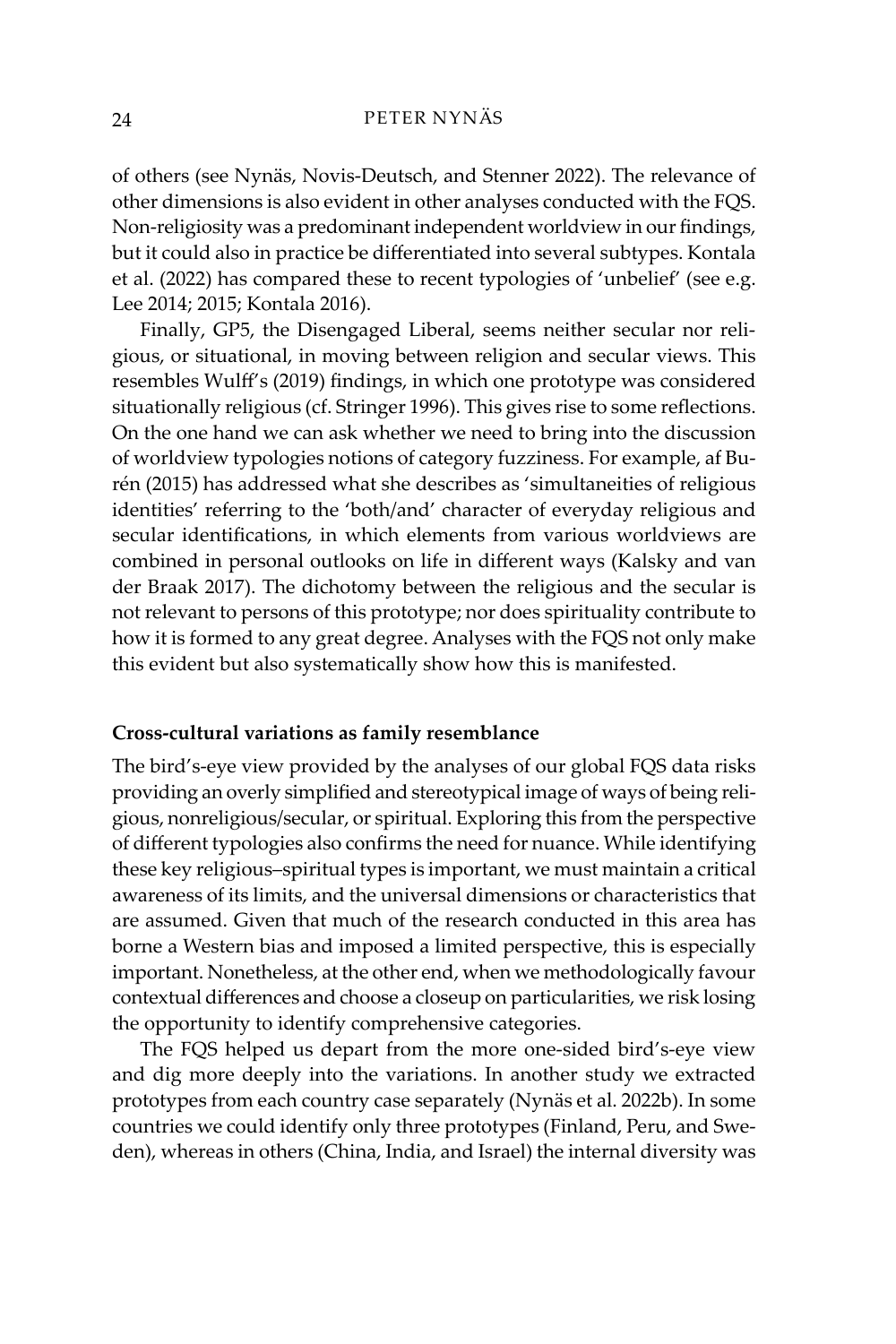more apparent, and we could identify up to six or eight prototypes (Table 4). We identified 57 different prototypes, and none of these was identical. In some way they all represented unique narratives and life-view positions, while also reflecting recurring patterns.

| Case    | prototypes | $\boldsymbol{n}$ | case       | prototypes | n  |
|---------|------------|------------------|------------|------------|----|
| Global  | 5          | 562              |            |            |    |
| Canada  | 5          | 37               | Peru       | 3          | 43 |
| China   | 6          | 46               | Poland     | 4          | 45 |
| Finland | 3          | 50               | Russia     | 5          | 45 |
| Ghana   | 4          | 45               | Sweden     | 3          | 30 |
| India   | 8          | 45               | Turkey     | 5          | 37 |
| Israel  | 6          | 90               | <b>USA</b> | 5          | 49 |

**Table 4.** Number of prototypes globally and per country

At first glance there did not seem to be any good way to compare the 57 different prototypes we identified. However, a closer examination of our results from each country indicated that they could be seen as reflections of the five global prototypes – something like musical variations on a theme. A brief examination of two of the nonreligious prototypes, India 1 and Israel Main 2, exemplifies this. The short prototype narratives reveal that on the one hand they both distance themselves clearly from religion and tend to emphasize progress or change. On the other hand they are still configured differently with notions of nationalism and traditionalism involved in the Indian case, for example, whereas the Israeli case is more about knowledge and the authorities.

# India 1

Rejecting religion, India 1 is positive towards both personal and worldwide human progress. One views religion as an illusory human creation and feels foreign to ideas about being aware or sensing the presence of the divine, spirits, demons or patron saints. One is critical of the religious tradition of one's people and one does not believe that religion should influence the ruling of the nation. Consequently, one cannot see the point with dedicating one's life to serving the divine or identifying with some holy figure. One's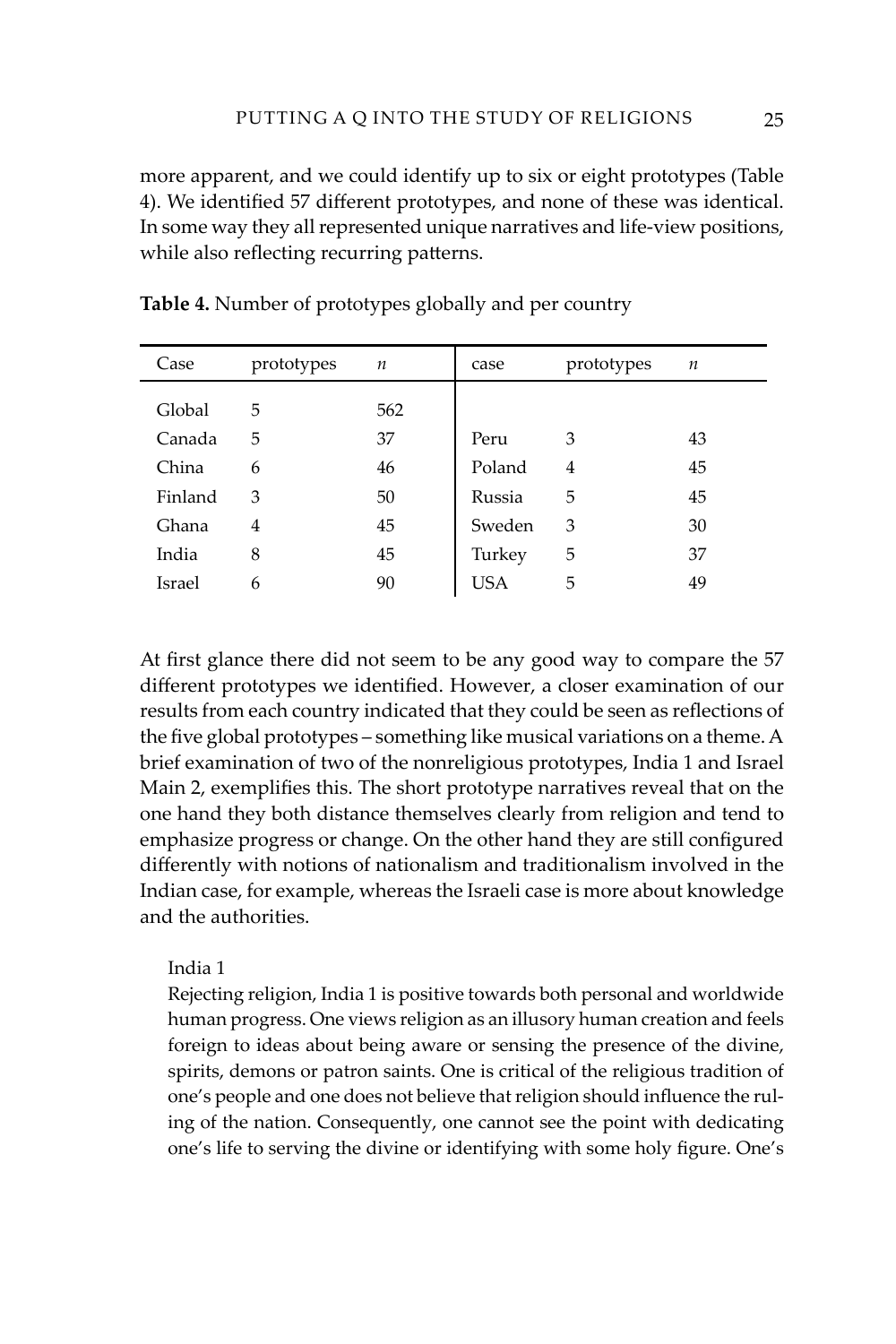sexuality is not guided by a religious or spiritual outlook and one does not think that men and women are intended for different roles. One supports individual freedom of choice in matters of faith and morality and believes that one can be deeply moral without being religious. One sees personal self-realization as a primary spiritual goal in life and believes that human progress is possible on a worldwide scale.

# Israel Main 2

Israel Main 2 expresses a clear distance to religion. One rejects religious ideas that conflict with scientific and rational principles and views religion as the illusory creation of human fears and desires. One considers hypocrisy to be common in religious circles and one does not rely on religious authorities for understanding and direction. Religious scriptures are considered to be of human authorship. One takes a distance to ideas about experiences of the divine and one does not observe religious practices and laws. One rejects the idea that religion should play the central role in the ruling of the nation. One has not dedicated one's life to serving the divine. Instead, one believes in being moral without being religious and supports individual freedom of choice in matters of faith and morality, and embraces an outlook that actively seeks to change societal structures and values.

Factor loadings, item factor scores, distinguishing statements, and so on for the prototypes provide additional systematic possibilities for a detailed comparison of prototypes in a cross-cultural perspective. Through this we observed that our prototypes were constituted by several statements that varied from one context to another while reflecting the global prototypes (Nynäs et al. 2022b). For example, being religious or spiritual was not defined by a few specific statements that would all have been replicated from country to country. Rather, we came across an open-ended multidimensional character of what these meant to the respondents. A non-exclusive set of statements tended to be replicated in different ways with different emphases. Sometimes some statements were included; sometimes some statements were excluded or were accorded different relevance. This resembled a play of theme and variations, presenting relevant variations regarding genres or orchestration.

Spirituality is an interesting case in this respect, and the variation and multidimensional character is well reflected in GP4, Spiritually Attuned. Figure N shows some of the variations of spirituality in a simplified way, with a focus on defining elements from the prototypes in Canada, Israel,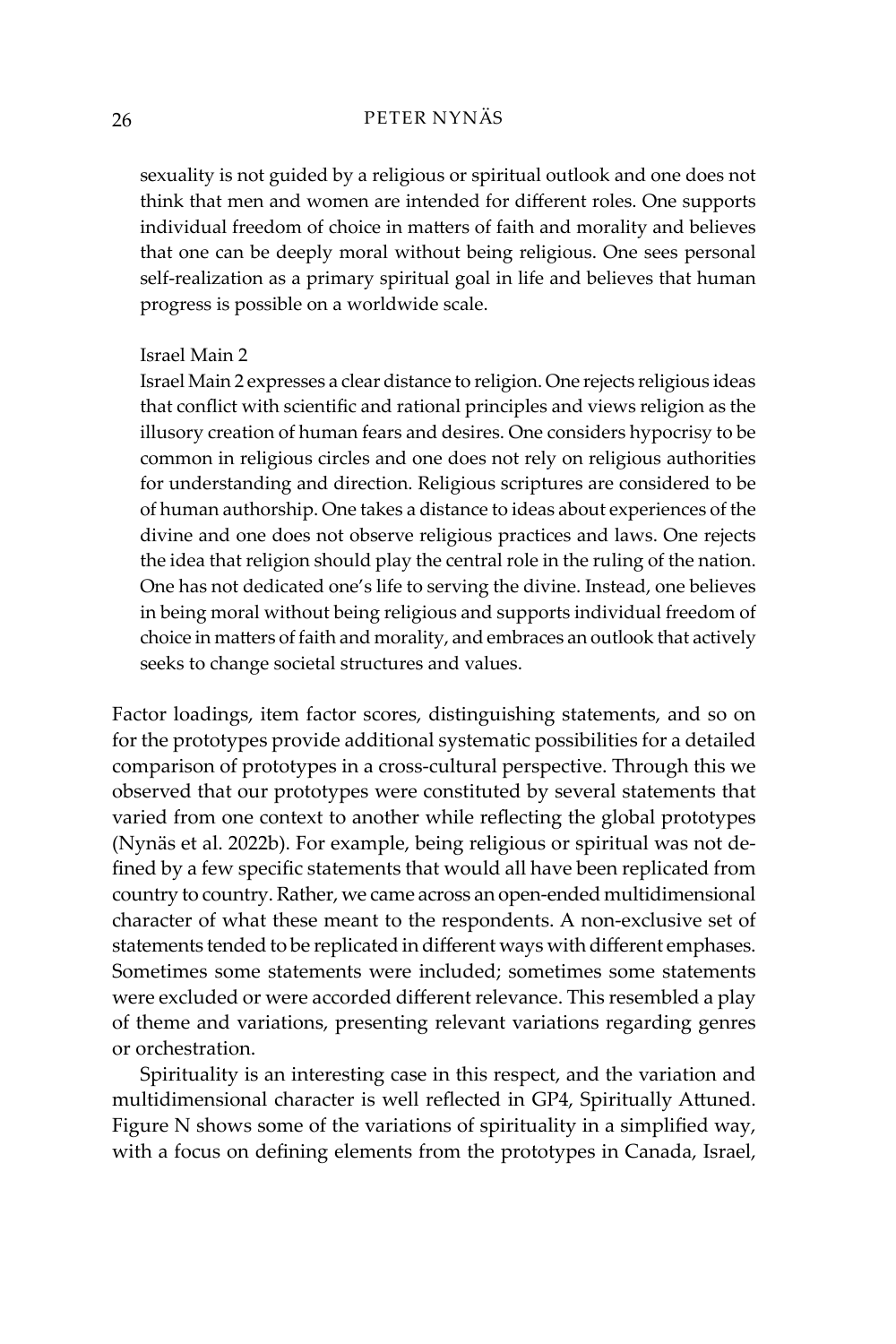Russia, and Sweden. Their emphasis shifts between sensing a universal luminous element within oneself, thinking of the ultimate as a life force or creative energy, viewing symmetry, harmony, and balance as reflections of ultimate truth to viewing higher reality as a deep mystery.

| Sweden 3<br>deeply identifies with some holy figure,<br>either human or divine and being religious or<br>spiritual is central to whom he or she is. One<br>senses universal luminous element within<br>oneself and affirms the idea of reincarnation                                                                                                                 | Russia 3<br>thinks about the ultimate as a life force or<br>creative energy rather than a supernatural<br>being, and views symmetry, harmony, and<br>balance as reflections of ultimate truth.<br>One sees religion as the illusory creation<br>of human fears and desires and considers<br>hypocrisy to be common in religious circles. |  |  |  |
|----------------------------------------------------------------------------------------------------------------------------------------------------------------------------------------------------------------------------------------------------------------------------------------------------------------------------------------------------------------------|------------------------------------------------------------------------------------------------------------------------------------------------------------------------------------------------------------------------------------------------------------------------------------------------------------------------------------------|--|--|--|
| Global 4<br>sees personal self-realization as a primary spiritual goal in<br>life and is inclined to embrace elements from various religious<br>and spiritual traditions. One has a strong sense of a spiritual or<br>higher order of reality in the midst of nature, and is commit-<br>ted to following a spiritual path that is in harmony with the<br>environment |                                                                                                                                                                                                                                                                                                                                          |  |  |  |
| Israel 6<br>being religious or spiritual is central to<br>whom one is and one views symmetry, har-<br>mony, and balance as reflections of ultimate<br>truth. One seeks to intensify one's experi-<br>ence of the divine and has used methods of<br>attaining altered states of consciousness.                                                                        | Canada 2<br>views a higher reality as a deep<br>mystery that can be pointed to but never<br>fully understood. One feels spiritually<br>moved by music, art, or poetry, and by<br>the atmosphere of sacred places. One<br>engages regularly in religious or spiritual<br>practices in private.                                            |  |  |  |

In this study of cross-cultural variations (Nynäs et al. 2022) we could identify how prototypes could also include seemingly conflicting or incompatible elements such as being both religious and secular or associating spirituality with nationalism. A strength of the FQS is its sensitivity to such ambiguities, liquidities, and simultaneities in how patterns are configured while maintaining a systematic approach. This helped us capture the open-ended multidimensional variations of patterns and propose the term 'family resemblance' as a way to describe this. The term was originally introduced by Ludwig Wittgenstein as part of his philosophy of language (Wittgenstein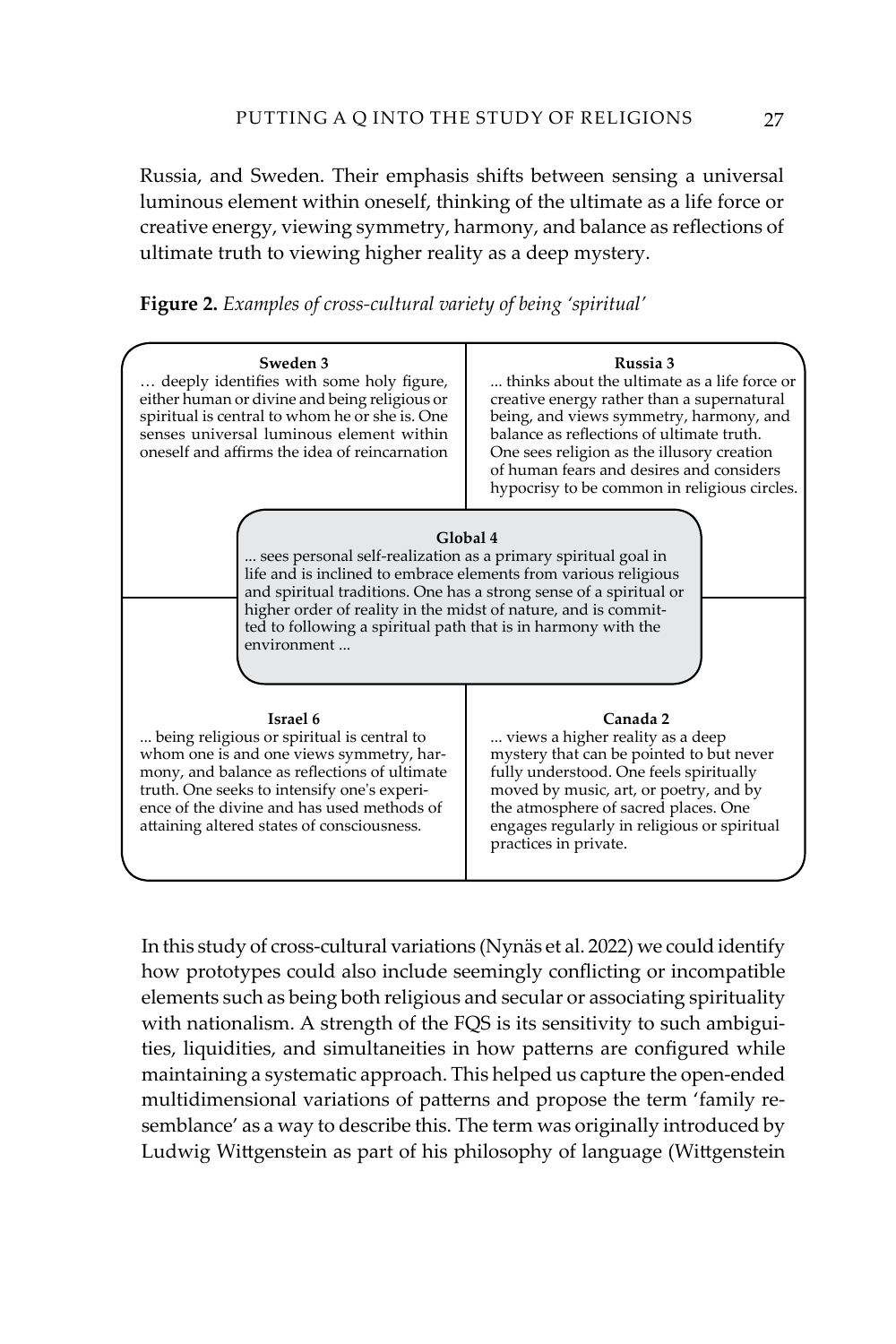1998; Andersen 2000), and it offers a fruitful way to conceptualize the dynamic we found in the data. On the one hand it accounts for how religion and spirituality respectively are constituted by overlapping shared features in our case, without any of them necessarily being common to or defining all manifestations on the other. This means that the taxonomies of being religious and spiritual are dynamic, open, and subject to change. They are evasive multidimensional categories, often constituted by simultaneity and ambiguity and confluence but also contradictions.

# **Concluding remarks**

The use of the FQS as a method 'to maximize the expression of qualitative variation' (Stenner et al. 2008, 218) was decisive for finding important patterns, resemblances, and connections within our international sample. It showed how being secular, religious, and spiritual was replicated globally, but that this was a matter of an open-ended family resemblance, in which both context and additional dimensions beyond the religious secular dichotomy came into play. We need to account for a more diverse reality than this taxonomy allows. The FQS provides a systematic approach to this and has also been central to addressing the 'contextual, historical and ideological template that continues to inform' how what we think of as religion emerges in our studies, and this should be taken seriously (Bender et al. 2013b, 287).

Every reader is very aware that scholars in the study of religion have been paying increasing attention to other prominent worldview patterns such as being nonreligious or spiritual, and this research is productive. Yet how long can we keep religion at the centre? Do we need to rethink the primacy of the term 'religion', and how the field of study is accordingly named and constituted (see Droogers and van Harskamp 2014)? Using terms like the study of religion, religious studies, comparative religion, and so on distorts what is emerging within the field of study for which we need to account. The current terminology misrepresents the relevance of other worldviews such as the spiritual and nonreligious, deeming them invisible. We need a broadening of the horizon that explicitly recognizes the current diversity. Religious or not, all people have a worldview of some kind that is essential to them in various ways (Holm 1996).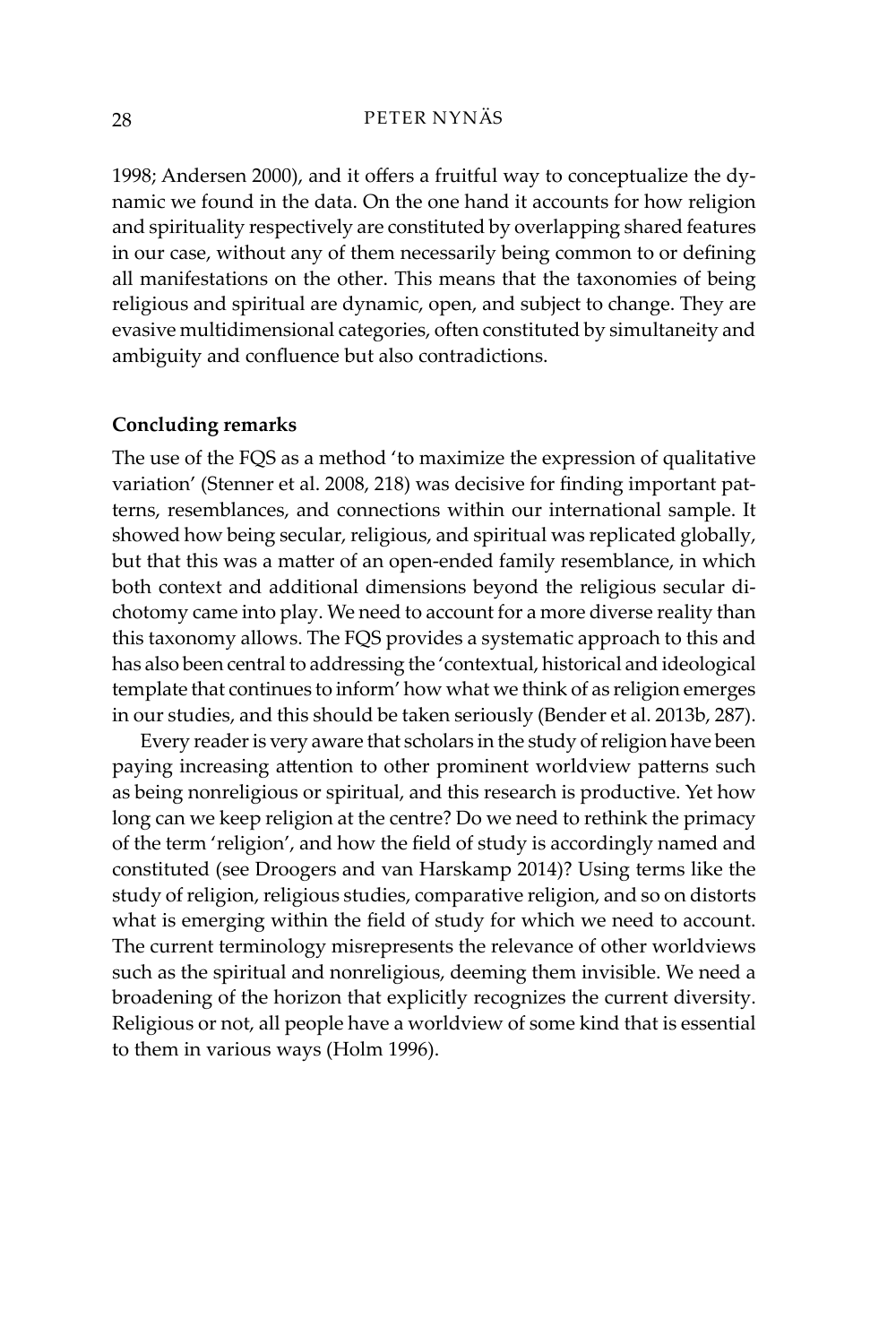#### *Literature:*

# **af Burén, Ann**

2015 *Living Simultaneity: On Religion among Semi-Secular Swedes.* Huddinge: Södertörns högskola.

# **ALLEA**

2017 The European Code of Conduct for Research Integrity Revised Edition. [https://www.allea.org/wp-content/uploads/2017/05/ALLEA-Eu](https://www.allea.org/wp-content/uploads/2017/05/ALLEA-European-Code-of-Conduct-for-Research-Integrity-2017.pdf)[ropean-Code-of-Conduct-for-Research-Integrity-2017.pdf](https://www.allea.org/wp-content/uploads/2017/05/ALLEA-European-Code-of-Conduct-for-Research-Integrity-2017.pdf). Accessed 15 November 2019.

# **Allport, Gordon Willard**

1950 *The Individual and His Religion*. New York: Macmillan.

# **Allport, G. W. & J. M. Ross**

1967 Personal religious orientation and prejudice. – *Journal of Personality and Social Psychology* 5 (4), 432–43.

# **Andersen, Hanne**

2000 Kuhn's account of family resemblance: a solution to the problem of wide-open texture. – *Erkenntnis* 52, 313–37.

# **Asad, Talal**

- 1993 *Genealogies of Religion: Discipline and Reasons of Power in Christianity and Islam*. Baltimore, MD: Johns Hopkins University Press.
- 2003 *Formations of the Secular: Christianity, Islam, Modernity.* Stanford: Stanford University Press.

#### **Balagangadhara, S. N.**

- 2005 *The Heathen in His Blindness…: Asia, the West, and the Dynamics of Religion (2nd ed.).* Delhi: Manohar Publishers.
- 2014a On the dark side of the "secular": Is the religious-secular distinction a binary? – *Numen* 61, 33–52.
- 2014b Translation, Interpretation and Culture: On the Disingenuity of a Comparative Theology. – *Canadian Social Science* 10 (5), 39–47. DOI:10.3968/4758

#### **Banasick, S.**

2019 KADE: A desktop application for Q methodology. – *Journal of Open Source Software* 4 (36), 1360. <https://doi.org/10.21105/joss.01360>

#### **Beck, Ulrich**

2010 *A God of One's Own: Religion's Capacity for Peace and Potential for Violence.* Cambridge: Polity Press.

#### **Beckford, James**

2003 *Social Theory and Religion.* Cambridge: Cambridge University Press.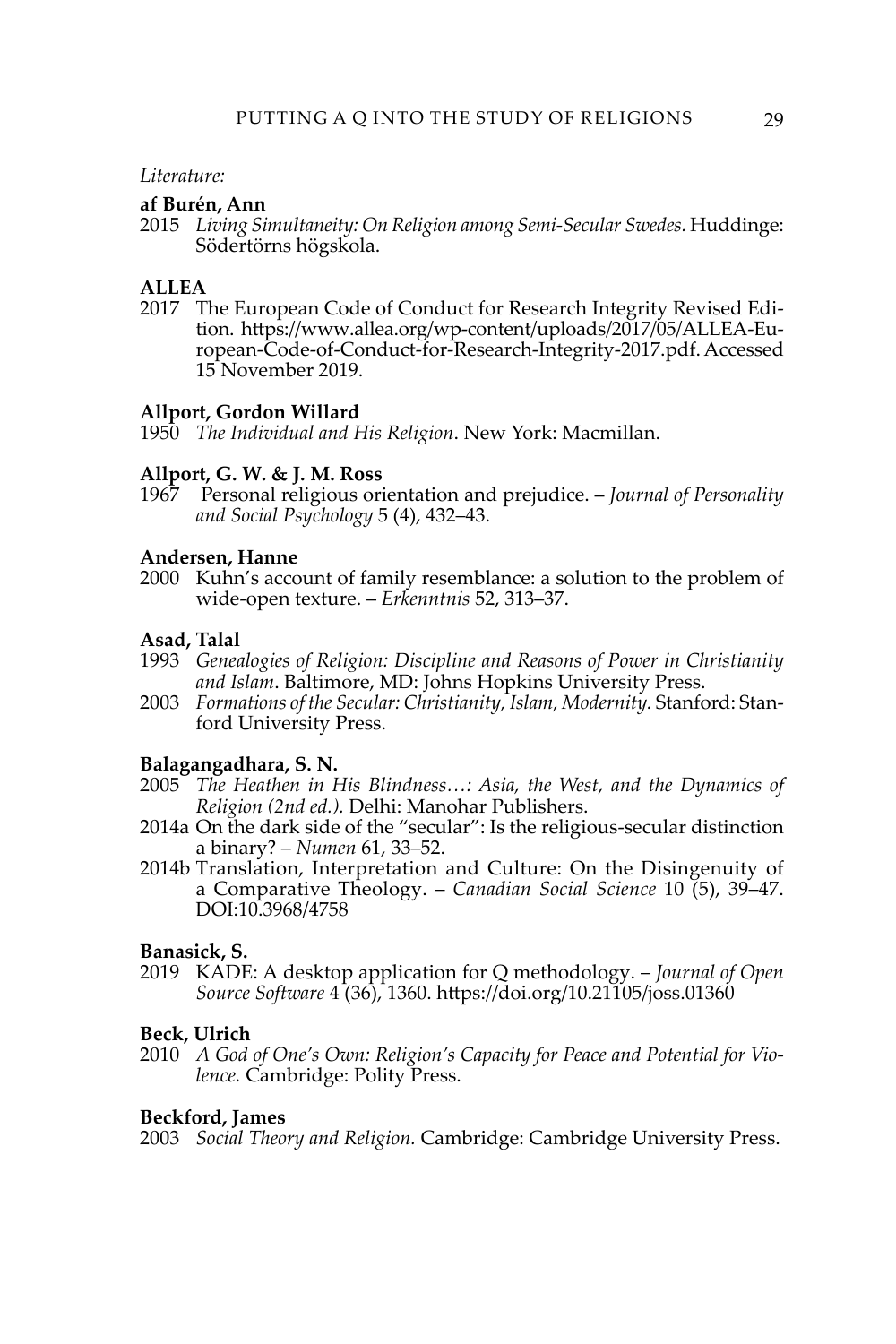# **Bender, Courtney, Wendy Cadge, Peggy Levitt, & David Smilde**

- 2013a Religion on the Edge: De-centering and Recentering. Courtney Bender, Wendy Cadge, Peggy Levitt & David Smilde (eds), *Religion on the Edge: De-Centering and Re-Centering the Sociology of Religion*, (1–20)*.* Oxford: Oxford University Press.
- 2013b Conclusion: Working the Edges. Courtney Bender, Wendy Cadge, Peggy Levitt, & David Smilde (eds), *Religion on the Edge: De-Centering and Re-Centering the Sociology of Religion*, (284–91). Oxford: Oxford University Press.

# **Berger, Peter L**.

1999 *The Desecularization of the World: Resurgent Religion and World Politics.* Washington: Ethics and Public Policy Center.

# **Beyer, Peter**

2019 Conclusion: Youth, Religion, and Identity in a Globalizing Context: International Case Studies. – Paul L. Gareau, Spencer Culham Bullivant, & Peter Beyer (eds), *Youth, Religion, and Identity in a Globalizing Context*, (278–84)*.* Leiden: Brill.

# **Biehl, João, Byron Good, & Arthur Kleinman** (eds)

2007 *Subjectivity: Ethnographic Investigations*. Berkeley: University of California Press.

#### **Block, Jack**

- 1978 *The Q-sort Method in Personality Assessment and Psychiatric Research*. Palo Alto: Consulting Psychologists Press.
- 2008 *The Q-Sort in Character Appraisal: Encoding Subjective Impressions of Persons Quantitatively*. Washington: American Psychological Association.

# **Bowman, Marion & Ülo Valk (eds)**

2012 *Vernacular Religion in Everyday Life: Expressions of Belief.* London: Routledge.

# **Brislin, R. W.**

- 1970 Back translation for cross-cultural research. *Journal of Cross-Cultural Psychology* 1 (3), 185–216.
- 1980 Translation and content analysis of oral and written materials. Harry C. Triandis & John W. Berry (eds), *Handbook of Cross-Cultural Psychology* (389–444). Boston: Allyn & Bacon.

# **Broo, Måns, Marcus Moberg, Peter Nynäs, & Mallarika Sarkar**

2023 Translation and Main Categories in the Study of Religions: The Case of 'Religion' and 'Spirituality' in West Bengal. – Peter Nynäs, Ruth Illman, Nurit Novis-Deutsch, & Rafael Fernández Hart (eds), *Interdisciplinary Studies in Sensitizing Religious Variety in a Global Perspective: Between Universalism and Particularism.* Sheffield: Equinox (forthcoming).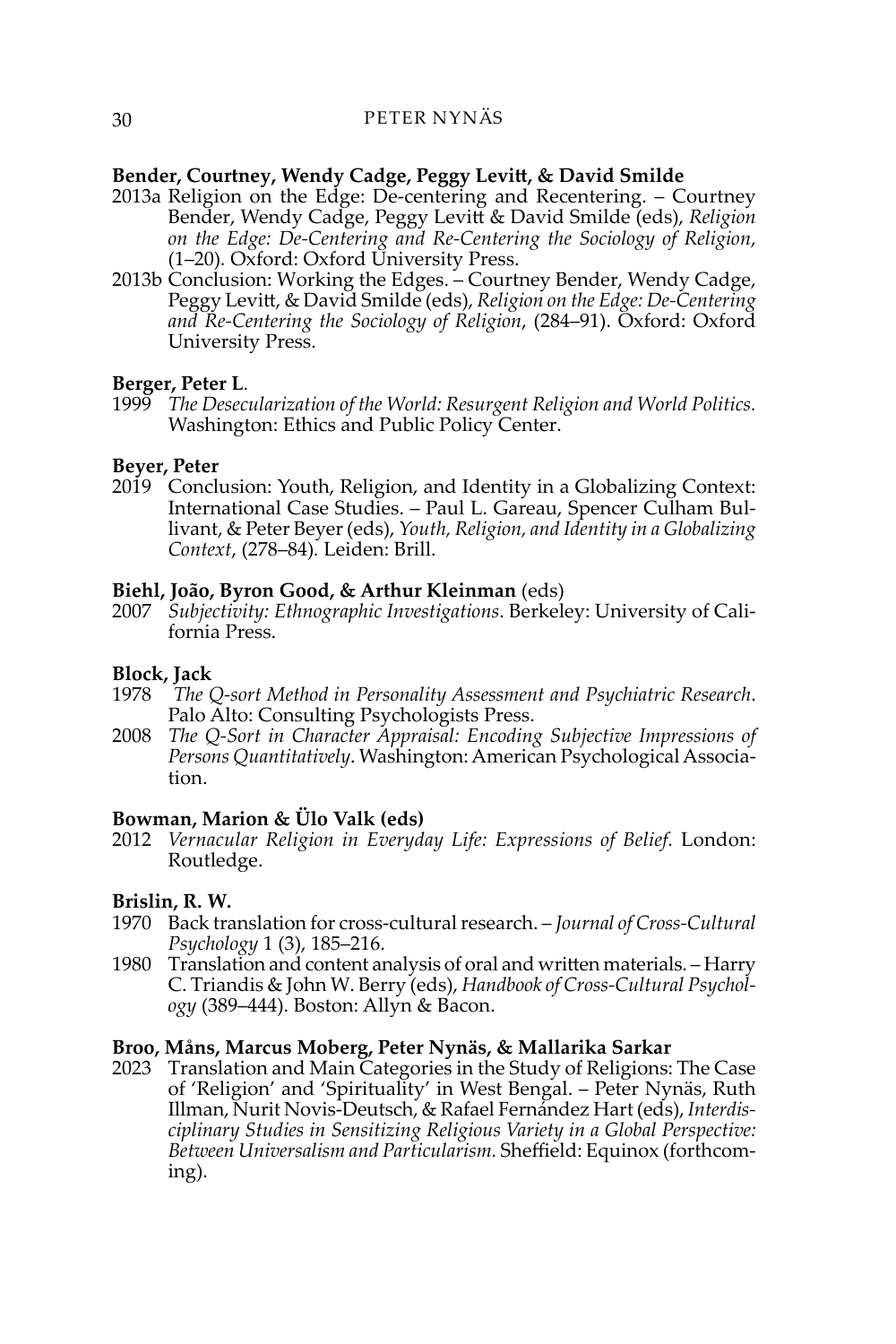# **Brown, Callum & Gordon Lynch**

2012 'Cultural perspectives'. In Linda Woodhead & Rebecca Catto (eds), *Religion and Change in Modern Britain*, (329–51). London: Routledge.

#### **Brown, Steven**

1980 *Political Subjectivity: Applications of Q Methodology in Political Science.* New Haven: Yale University Press.

# **Bruce, Steve & David Voas**

2007 Religious toleration and organizational typologies. – *Journal of Contemporary Religion* 22 (1), 1–17.

#### **Campbell, Colin**

2007 *The Easternization of the West: A Thematic Account of Cultural Change in the Modern Era*. Boulder: Paradigm.

# **Chakrabarty, Dipesh**

2000 *Provincializing Europe: Postcolonial Thought and Historical Difference.* Princeton: University of Princeton Press.

# **Davie, Grace**

2010 'Resacralisation'. – Bryan S. Turner (ed.), *The New Blackwell Companion to the Sociology of Religion*, (160–78), Chichester: Wiley-Blackwell.

#### **Day, Abby**

- 2010 Propositions and Performativity: Relocating Belief to the Social. *Culture and Religion* 11 (1), 9–30.
- 2011 *Believing in Belonging*. Oxford: Oxford University Press.

#### **Day, Abby, Giselle Vincett, & Christopher R. Cotter (eds)**

2013 *Social Identities Between the Sacred and the Secular.* Farnham: Ashgate.

#### **de Roover, Jakob**

2014 Incurably Religious? Consensus Gentium and the Cultural Universality of Religion. – *Numen* 61 (1), 5–32. DOI: 10.1163/15685276-12341301

#### **Droogers, André & Anton Van Harskamp (eds)**

2014 *Methods for the Study of Religious Change: From Religious Studies to Worldview Studies.* Sheffield: Equinox.

#### **Fromm, Erich**

1950 *Psychoanalysis and Religion*. New Haven: Yale University Press.

#### **Fuller, Robert**

2001 *Spiritual, but not Religious: Understanding Unchurched America.* Oxford: Oxford University Press.

# **Gabor, Manuela Rozalia**

2013 Q-methodology (Q factor analysis): Particularities and theoretical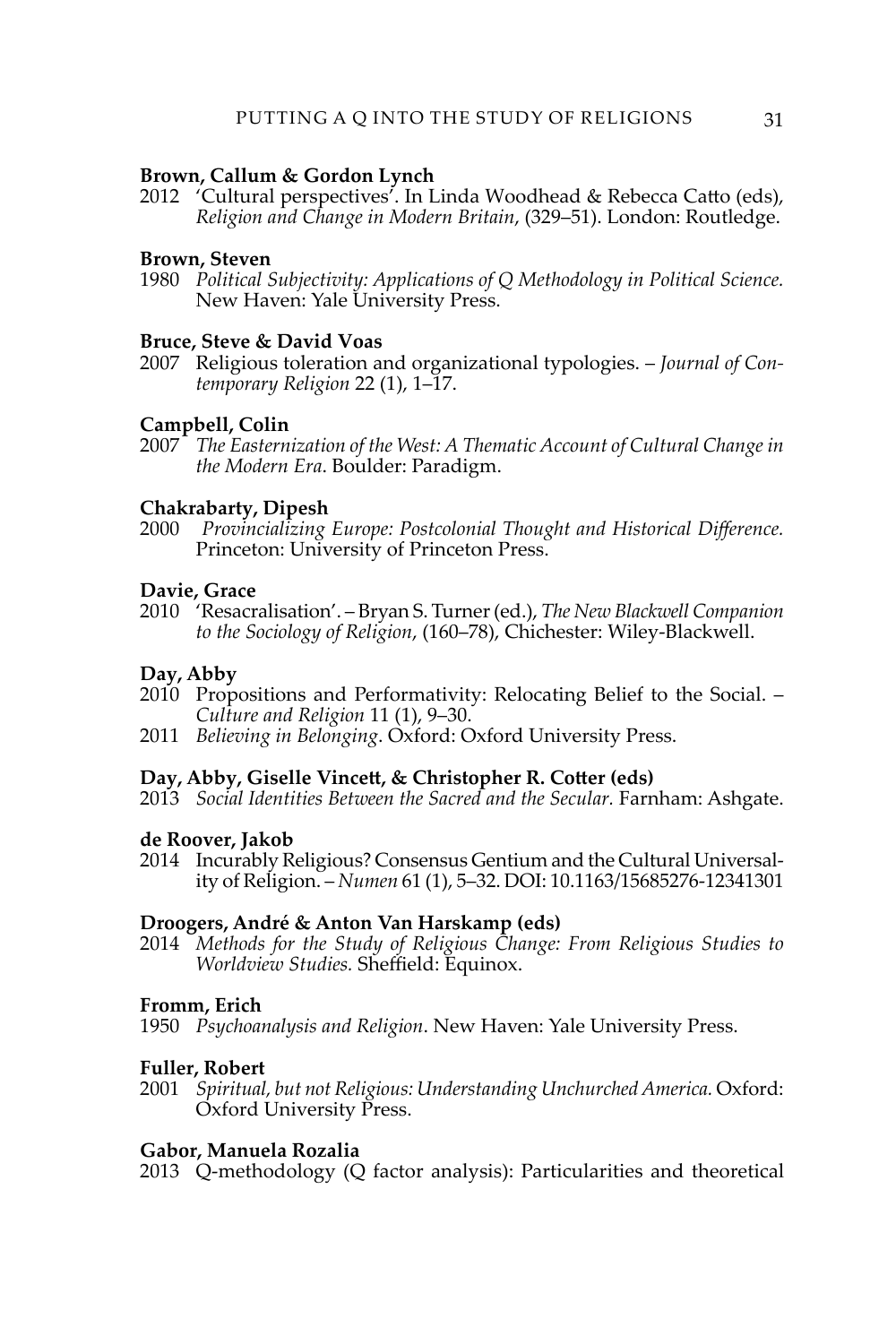considerations for marketing data. – *International Journal of Arts and Commerce* 2 (4)*,* 116–126.

# **Gauthier, François**

2020 *Religion, Modernity, Globalisation: Nation-State to Market.* New York, NY: Routledge.

# **Gauthier, François & Tuomas Martikainen (eds)**

2013 *Religion in Consumer Society: Brands, Consumers and Markets*. Farnham: Ashgate.

# **Geisinger, Kurt F.**

1994 Cross-cultural normative assessment: Translation and adaptation issues influencing the normative interpretation of assessment instruments. – *Psychological Assessment* 6 (4), 304–312.

# **Gilhus, Ingvild Saelid & Steven J. Sutcliffe**

2013 Conclusion: New age spiritualities – 'Good to think' in the study of religion. – Steven J. Sutcliffe & Ingvild Saelid Gilhus (eds), *New Age Spirituality: Rethinking Religion*, 256–62. Durham: Acumen.

#### **Granholm, Kennet, Marcu Moberg, & Sofia Sjö (eds)**

2015 *Religion, Media, and Social Change*. New York: Routledge.

#### **Habermas, Jürgen**

2006 Religion in the public sphere. – *European Journal of Philosophy* 14 (1), 1–25. https://doi.org/10.1111/j.1468-0378.2006.00241.x

# **Hambleton, Ronald K.**

- 1993 Translating achievement tests for use in cross-national studies. *European Journal of Psychological Assessment* 9 (1), 57–65.
- 1994 The rise and fall of criterion-referenced measurement? *Educational Measurement: Issues and Practice* 13 (4), 21–26. https://doi. org/10.1111/j.1745-3992.1994.tb00567.x

# **Haraway, Donna**

1988 Situated Knowledges: The Science Question in Feminism and the Privilege of Partial Perspective. – *Feminist Studies* [14 \(3\),](https://www.jstor.org/stable/i359114) 575–99.

# **Harkness, Janet A.**

2003 Questionnaire translation. – Janet A. Harkness, Fons van de Vijver, & Peter Mohler (eds), *Cross-cultural survey methods*, 35–56. New York: John Wiley & Sons.

# **Heelas, Paul & Linda Woodhead**

2005 *The Spiritual Revolution: Why Religion Is Giving Way to Spirituality.* Oxford: Blackwell Publishing.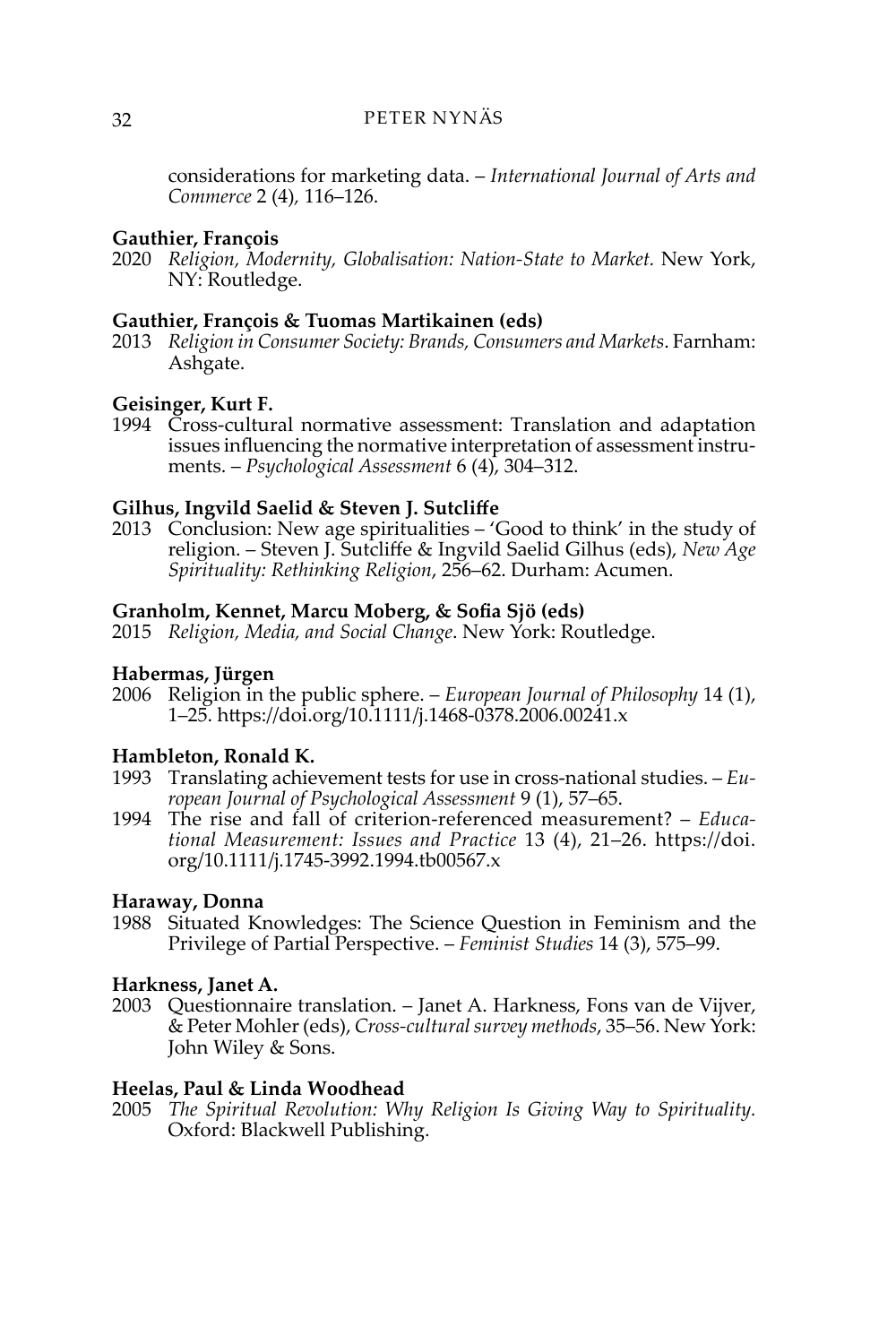# **Hodge, David & Charlene C. McGrew**

2006 Spirituality, Religion, and the Interrelationship: A Nationally Representative Study. – *Journal of Social Work Education* 42 (3), 637–654.

#### **Holm, Nils G.**

1996 Introduction: The study of world views. – Nils G. Holm & Kaj Björkqvist (eds), *World Views in Modern Society: Empirical Studies on the Relationship between World View, Culture, Personality, and Upbringing*, 1-9. Åbo: Åbo Akademi University.

# **Hood Jr, Ralph W., Peter C. Hill, & Bernard Spilka**

2018 *The Psychology of Religion: An Empirical Approach.* Guilford Publications, fifth edition.

# **Huss, Boaz**

2014 Spirituality: The Emergence of a New Cultural Category and its Challenge to the Religious and the Secular. – *Journal of Contemporary Religion* 29 (1), 47–60.

# **Inglehart, Ronald & Christian Welzel**

- 2005 *Modernization, Cultural Change, and Democracy: The Human Development Sequence*. New York, NY: Cambridge University Press.
- **Inglehart, Ronald, C. W. Haerpfer, A. Moreno, C. Welzel, K. Kizilova, J. Diez-Medrano, M. Lagos, P. Norris, E. Ponarin & B. Puranen** (eds)
- 2014 *World Values Survey: Round Six Country-Pooled Datafile Version*, Madrid: JD Systems Institute. Available online: www.worldvaluessurvey. org/WVSDocumentationWV6.jsp

#### **James, William**

1902 *The Varieties of Religious Experiences, A Study in Human Nature: Being the Gifford Lectures on Natural Religion delivered at Edinburgh in 1901–1902*. New York/London: Longmans, Green.

# **Kalsky, Manuela & André van der Braak (eds)**

2017 Introduction to the topical issue 'multiple religious belonging'. – *Open Theology* 3, 662–64.

# **Kampen, J. K. & P. Tamás**

2014 Overly ambitious: Contributions and current status of Q methodology. – *Quality & Quantity* 48, 3109–3126.

#### **Klingenberg, Maria & Sofia Sjö**

2019 Introduction: Theorizing Religious Socialization: A Critical Assessment. – *Religion* 49 (2), 163–78.

# **Klingenberg, Maria, Sofia Sjö, & Marcus Moberg**

2022 Young adults as a social category: findings from an international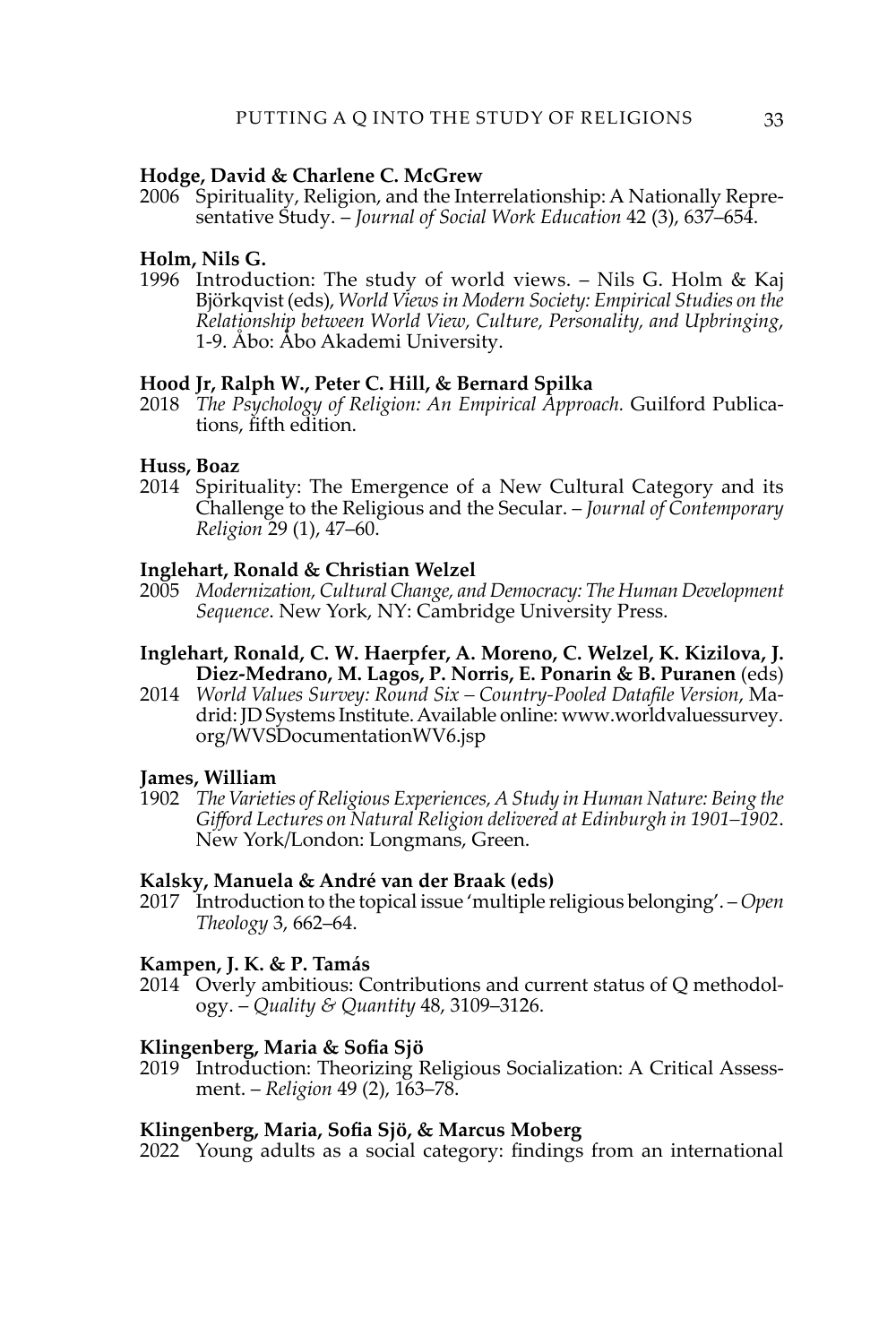study in light of developmental and cohort perspectives. – Peter Nynäs, Ariela Keysar, Janne Kontala, Ben-Wille Kwaku Golo, Mika Lassander, Marat Shterin, Sofia Sjö, and Paul Stenner (eds), *The Diversity of Worldviews among Young Adults: Contemporary (Non)Religiosity and Spirituality through the Lens of an International Mixed Method Study*, 25–50. Cham: Springer.

# **Kontala, Janne**

2016 *Emerging Non-Religious Worldview: Prototypes. A Faith Q-Sort Study on Finnish Group-Affiliates.* Åbo: Åbo Akademi University Press.

# **Kontala, Janne, Mika Lassander, Maria Klingenberg, Ariela Keysar, & Martin Lagerström**

2022 The global variation of non-religious worldviews. – Peter Nynäs, Ariela Keysar, Janne Kontala, Ben-Wille Kwaku Golo, Mika Lassander, Marat Shterin, Sofia Sjö, and Paul Stenner (eds), *The Diversity of Worldviews among Young Adults: Contemporary (Non)Religiosity and Spirituality through the Lens of an International Mixed Method Study*, 157–78. Cham: Springer.

# **Lambek, Michael**

2014 Recognizing religion: Disciplinary traditions, epistemology, and history. – *Numen* 61 (2–3)*,* 145–65. DOI: 10.1163/15685276-12341313

# **Lassander, Mika**

2012 Grappling with liquid modernity: Investigating post-secular religion. – Peter Nynäs, Mika Lassander, & Terhi Utriainen (eds), *Post-Secular*  Society, 239–67. London: Transaction Publishers.

#### **Lassander, Mika & Peter Nynäs**

2016 Contemporary fundamentalist Christianity in Finland: The variety of religious subjectivities and their association with values. – *Interdisciplinary Journal for Religion and Transformation in Contemporary Society*  2 (3), 154–84.

# **Lee, Lois**

- 2014 Secular or Nonreligious? Investigating and Interpreting Generic 'Not Religious' Categories and Populations. – *Religion* 44 (3), 466–82.
- 2015 *Recognizing the Non-Religious: Reimagining the Secular*. Oxford: Oxford University Press.

# **Lin, Yi-Hsiu, Chen Yueh Chen, & Ping-Ku Chiu**

2005 Cross-cultural research and back: An overview on issues of crosscultural research and back-translation. – *The Sports Journal* 8 (4). [http://](http://www.thesportjournal.org/article/cross-cultural-research-and-back-translation) [www.thesportjournal.org/article/cross-cultural-research-and-back](http://www.thesportjournal.org/article/cross-cultural-research-and-back-translation)[translation.](http://www.thesportjournal.org/article/cross-cultural-research-and-back-translation) Accessed 26 January 2018.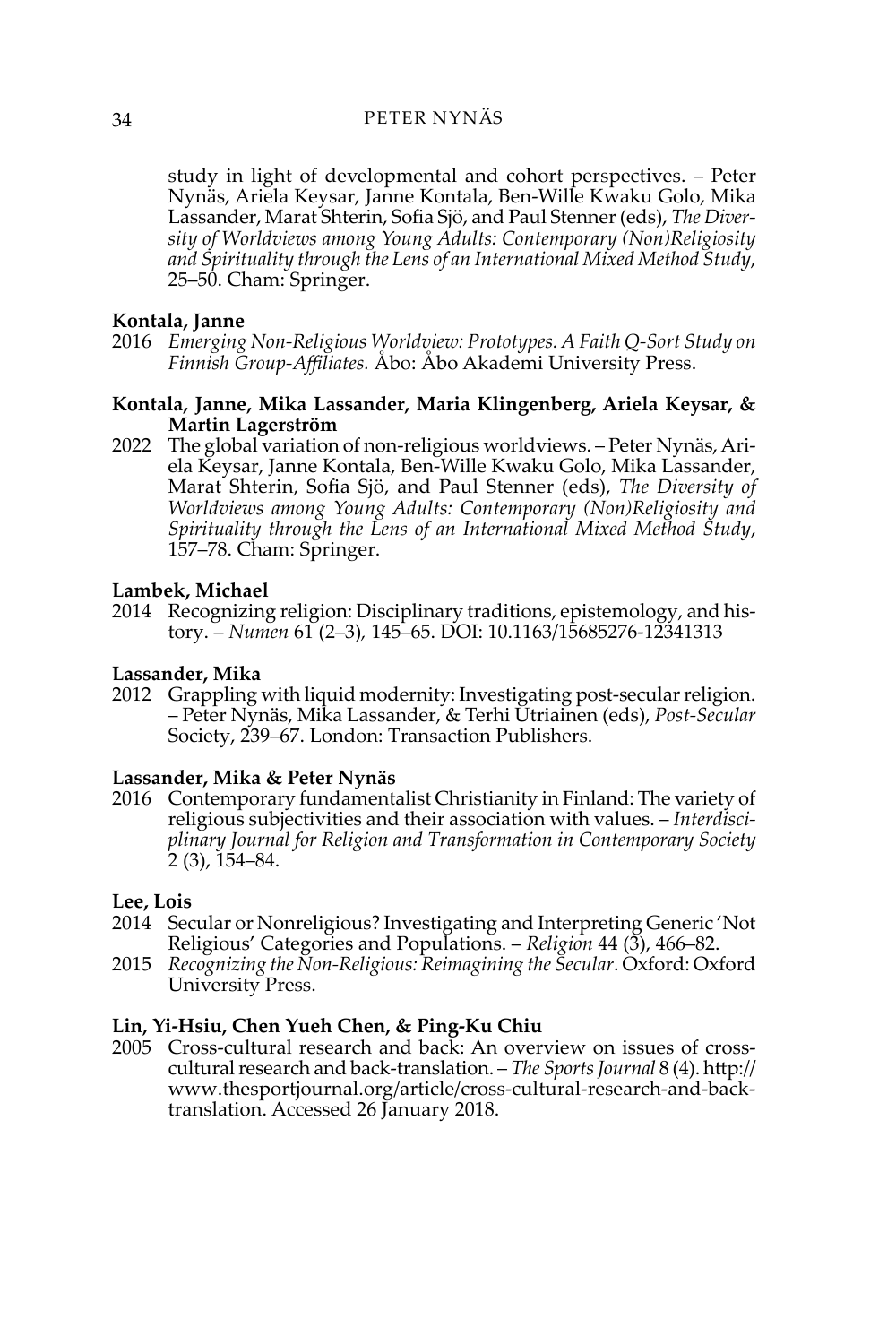#### **Masuzawa, Tomoko**

2005 *The Invention of World Religions: Or how European Universalism Was Preserved in the Language of Pluralism.* Chicago: The University of Chicago Press.

# **McGuire, Meredith**

2008 *Lived Religion: Faith and Practice in Everyday Life*. Oxford: Oxford University Press.

#### **McKeown, Bruce**

2001 Loss of meaning in Likert scaling: A note on the Q methodological alternative. – *Operant Subjectivity* 24 (4)*,* 201–06. dx.doi.org/10.15133/j. os.2001.009

#### **McKeown, Bruce & Dan B. Thomas**

2013 *Q Methodology* (2nd ed.)*.* London: SAGE.

# **Miller, William R. & Carl E. Thoresen**

2003 Spirituality, religion, and health: An emerging research field. – *American Psychologist* 58, 24–35.

#### **Moberg, Marcus & Sofia Sjö (eds)**

2020 *Digital Media, Young Adults and Religion: An International Perspective*. New York: Routledge.

# **Newman, Isadora & Susan Ramlo**

2010 Using Q methodology and Q factor analysis in mixed methods research. – Abbas Tashakkori & Charles Teddlie (eds), *SAGE Handbook of Mixed Methods in Social & Behavioral Research (2nd ed.)*, 505–30. Thousand Oaks: SAGE.

#### **Nilsson, Artur**

2015 A Q-methodological study of personal worldviews. – *Journal for Person-Oriented Research* 4 (2), 78-94. DOI: 10.17505/jpor.2018.08

#### **Nynäs, Peter, Ariela Keysar, Janne Kontala, Ben-Willie Kwaku Golo, Mika Lassander, Marat Shterin, Sofia Sjö, & Paul Stenner** (eds)

2022a *The Diversity of Worldviews among Young Adults: Contemporary (Non) Religiosity and Spirituality through the Lens of an International Mixed Method Study*. Cham: Springer.

#### **Nynäs, Peter, Ariela Keysar, & Martin Lagerström**

2022 Who are they and what do they value? – The five global worldviews of young adults. – Peter Nynäs, Ariela Keysar, Janne Kontala, Ben-Willie Kwaku Golo, Mika Lassander, Marat Shterin, Sofia Sjö, & Paul Stenner (eds), *The Diversity of Worldviews among Young Adults: Contemporary (Non)Religiosity and Spirituality through the Lens of an International Mixed Method* Study, 51–76. Cham: Springer.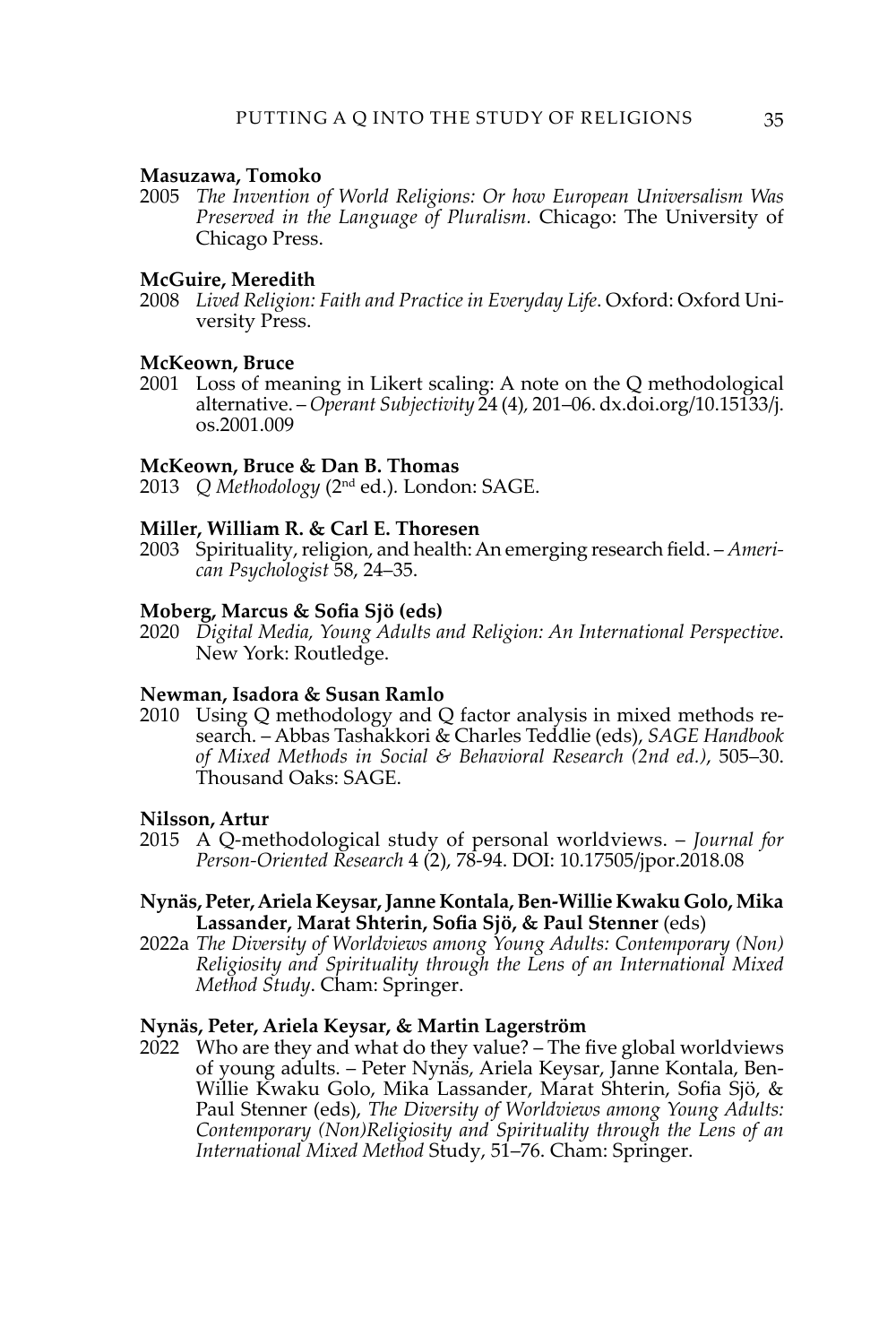# **Nynäs, Peter, Ariela Keysar, & Sofia Sjö**

2022 A multinational study on young adults and contemporary (non) religion: theoretical and methodological approaches. – Peter Nynäs, Ariela Keysar, Janne Kontala, Ben-Willie Kwaku Golo, Mika Lassander, Marat Shterin, Sofia Sjö, & Paul Stenner (eds), *The Diversity of Worldviews among Young Adults: Contemporary (Non)Religiosity and Spirituality through the Lens of an International Mixed Method Study*, 1–24. Cham: Springer.

# **Nynäs, Peter, Janne Kontala, Mika Lassander, Nurit Novis-Deutsch, Sofia Sjö, & Paul Stenner**

2022b. Family resemblance in variations of contemporary religiosity and spirituality: findings from a cross-cultural study.  $-\tilde{P}$ eter Nynäs, Ariela Keysar, Janne Kontala, Ben-Willie Kwaku Golo, Mika Lassander, Marat Shterin, Sofia Sjö, & Paul Stenner (eds), *The Diversity of Worldviews among Young Adults: Contemporary (Non)Religiosity and Spirituality through the Lens of an International Mixed Method* Study, 77–96. Cham: Springer.

#### **Nynäs, Peter, Nurit Novis-Deutsch, & Paul Stenner**

2022 Common patterns of religion and spirituality: a contribution to the discussion on typologies. – Peter Nynäs, Ariela Keysar, Janne Kontala, Ben-Willie Kwaku Golo, Mika Lassander, Marat Shterin, Sofia Sjö, & Paul Stenner (eds), *The Diversity of Worldviews among Young Adults: Contemporary (Non)Religiosity and Spirituality through the Lens of an International Mixed Method* Study, 97–116. Cham: Springer.

# **Nynäs, Peter, Ruth Illman, Nurit Novis-Deutsch, & Rafael Fernández Hart (eds)**

2023 *Interdisciplinary Studies in Sensitizing Religious Variety in a Global Perspective: Between Universalism and Particularism.* Sheffield: Equinox (forthcoming).

# **Nynäs, Peter**

2017 Making space for a dialogical notion of religious subjects: A critical discussion from the perspective of postsecularity and religious change in the West. – *Journal of Constructivist Psychology* 31(1), 1–18.

# **Nynäs, Peter, Ruth Illman, & Tuomas Martikainen**

2015 Emerging trajectories of religious change in Finland. – Peter Nynäs, Ruth Illman, & Tuomas Martikainen (eds), *On the Outskirts of 'the Church': Diversities, Fluidities, and New Spaces in Contemporary Religion*, 217–26. Zürich: LIT-Verlag.

#### **Nynäs, Peter, Janne Kontala, & Mika Lassander**

2021 The Faith Q-Sort: In-Depth Assessment of Diverse Spirituality and Religiosity in 12 Countries. – Amy L. Ai, Paul Wink, Raymond F.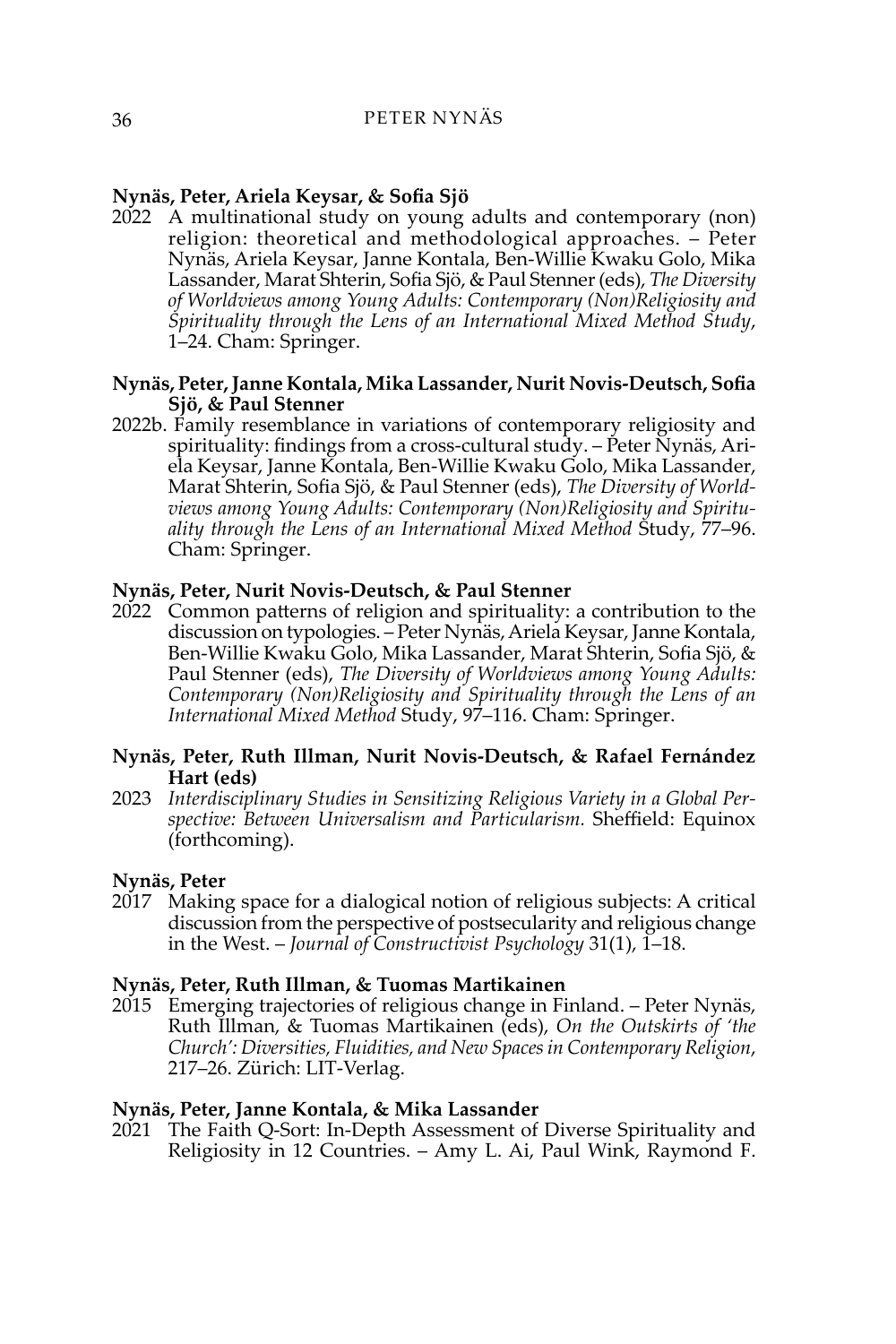Paloutzian, & Kevin A. Harris (eds), *Assessing Spirituality in a Diverse World*, 554–73. Switzerland AG: Springer.

#### **Nynäs, Peter, Mika Lassander, & Terhi Utriainen** (eds)

2012 *Post-Secular Society*. London, UK: Transaction Publishers.

#### **Nynäs, Peter & Mika Lassander**

2015 LGBT activism and reflexive religion: a case study from Finland in the light of social movements theory. – *Journal of Contemporary Religion*   $30(3)$ ,  $435-71$ .

#### **Palfrey, John & Urs Gasser**

2008 *Born Digital: Understanding the First Generation of Digital Natives.* New York: Basic Books.

# **Partridge, Christopher**

2005 *The Re-Enchantment of the West: Alternative Spiritualities, Sacralization, Popular Culture, and Occulture, Vol. 1.* London: Continuum.

#### **Pennanen, Felix**

2013 *Meningsskapande matvanor. En mixed-methods-studie av värderingar och världsåskådningar hos den svenska LCHF-rörelsen*. Åbo, Finland: Åbo Akademi University.

# **Plake, Barbara S. & H. D. Hoover**

1979 An analytical method of identifying biased test items*.* – *Journal of Experimental Education* 48 (2), 153–54.

# **Possamai, Adam**

2009 *Sociology of Religion for Generations X and Y.* London: Equinox.

#### **Ramlo, Susan E.**

2021 Q methodology as mixed analysis. – Anthony J. Onwuegbuzie & R. Burke Johnson (eds), *The Routledge Reviewer's Guide for Mixed Methods Research Analysis*, 199–208. London: Routledge.

# **Robbins, Paul & Rob Krueger**

2000 Beyond bias? The promise and limits of Q method in human geography. – *Professional Geographer* 52*,* 636–48.

# **Saroglou, Vassilis**

2011 Believing, Bonding, Behaving, and Belonging: The Big Four Religious Dimensions and Cultural Variation. – *Journal of Cross-Cultural Psychology* 42(8), 1320–40. DOI: 10.1177/0022022111412267

#### **Saucier, Gerard**

2000 Isms and the Structure of Social Attitudes. – *Journal of Personality and Social Psychology* 78(2), 366–85.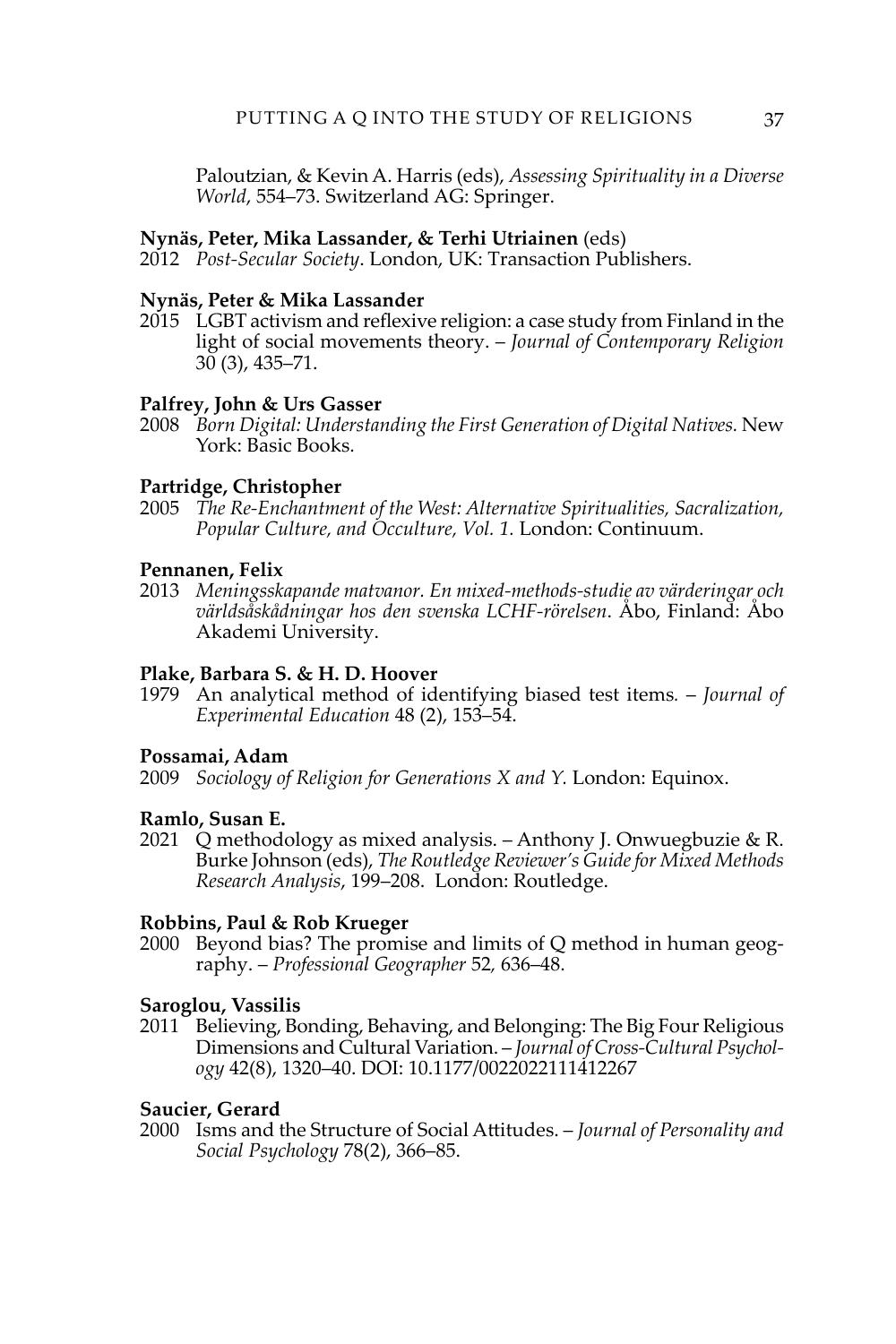# **Saucier, Gerard & Katarzyna Skrzypinska**

2006 Spiritual but not Religious? Evidence for Two Independent Dispositions. – *Journal of Personality* 74(5), 1257–92. DOI: 10.1111/j.1467- 6494.2006.00409.

# **Schmolk, Peter**

2017 *PQMethod for Mac*. [http://schmolck.userweb.mwn.de/qmethod/.](http://schmolck.userweb.mwn.de/qmethod/) Accessed 2 February 2018.

# **Schwartz, Shalom H.**

- 1992 Universals in the content and structure of values: Theoretical advances and Empirical Tests in 20 Countries. – *Advances in Experimental Social Psychology* 25*,* 1–65. DOI: 10.1016/S0065-2601(08)60281-6
- 2012 An overview of the Schwartz theory of basic values. *Online Readings in Psychology and Culture* 2 (1). https://scholarworks.gvsu.edu/orpc/ vol2/iss1/11/. Accessed 26 January 2018.
- **Schwartz, Shalom H., Jan Cieiuch, Michele Vecchione, Eldad Davidov, Ronald Fischer, Constanze Beierlein, Alice Ramos, Markku Verkasalo, Jan-Erik Lönnqvist, Kursad Demirutku, Ozlem Dirilen-Gumus, & Mark Konty**
- 2012 Refining the theory of basic individual values. *Journal of Personality and Social Psychology* 103(4), 663–88.

# **Sneegas, Gretchen**

2020 Making the case for critical Q methodology*.* – *Professional Geographer*  72(1), 78–87.

# **Stebbins, Robert A.**

2001 *Exploratory Research in the Social Sciences*. Thousand Oaks: SAGE Research Methods.

# **Stenner, Paul, Simon Watts, & Marcia Worrell**

2008 Q methodology. – Carla Willig & Wendy Stainton Rogers (eds), *The SAGE Handbook of Qualitative Research in Psychology,* (pp. 215–329). London: SAGE Research Methods

# **Stephenson, William**

1993/1994 Introduction to Q-Methodology. – *Operant Subjectivity* 17(1–2), 1–13.

# **Stringer, Martin D.**

1996 Towards a Situational Theory of Belief. – *Journal of the Anthropological Society of Oxford-online* 27(3), 217–34.

# **Tashakkori, Abbas & Charles Teddlie**

1998 *Mixed Methodology: Combining Qualitative and Quantitative Approaches*. Thousand Oaks: SAGE.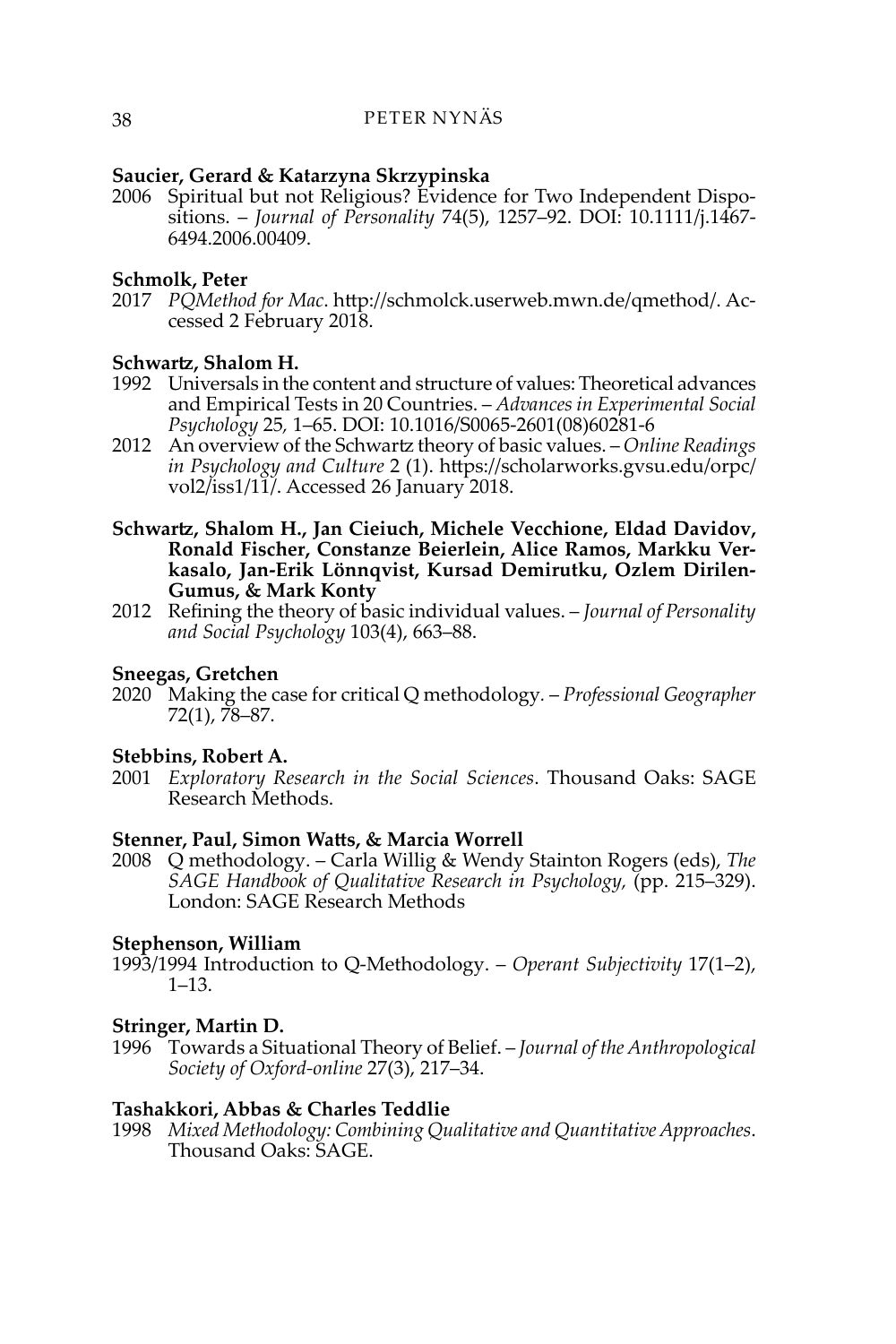#### **Taylor, Charles**

2007 *A Secular Age.* Cambridge: The Belknap Press of Harvard University Press.

## **TENK**

2009 The Finnish National Board on Research Integrity (TENK). [https://](https://tenk.fi/en/advice-and-materials) [tenk.fi/en/advice-and-materials.](https://tenk.fi/en/advice-and-materials) Accessed 15 September 2020.

#### **Terho, Johan**

2013 *En FQS-studie av världsbilder hos medlemmar i finska Luther-stiftelsen*. Åbo: Åbo Akademi University.

#### **Thomas, Dan B. & Larry B. Baas**

1992/1993 The issue of generalization in Q methodology: 'Reliable schematics' revisited. – *Operant Subjectivity* 16(1/2), 18–36.

#### **Turner, Bryan S.**

2010 Religion in a post-secular society. – Bryan S. Turner (ed.), *The New Blackwell Companion to the Sociology of Religion*, 649–67. Chichester: Blackwell.

#### **van de Vijver, Fons & Ronald K. Hambleton**

1996 Translating tests: Some practical guidelines. – *European Psychologist*   $1(2)$ , 89–99.

# **van der Braak, A. & M. Kalsky**

2017 Introduction to the topical issue 'Multiple religious belonging'. – *Open Theology* 3, 662–64.

# **van Exel J. & G. de Graaf**

2005 *Q methodology: A sneak preview*. [www.jobvanexel.nl.](http://www.jobvanexel.nl) Accessed 20 October 2017.

#### **Warner, Michael, Jonathan Vanantwerpen, & Craig Calhoun**

2010 Editors' introduction. – Michael Warner, Jonathan Vanantwerpen, & Craig Calhoun (eds), *Varieties of Secularism in a Secular* Age, 1–31. Cambridge: Harvard University Press.

#### **Watts, Simon & Paul Stenner**

2012 *Doing Q Methodological Research: Theory, Method, and Interpretation.* London: SAGE.

#### **Winzeler, Robert L.**

2008 *Anthropology and Religion: What We Know, Think, and Question.* Lanham: AltaMira Press.